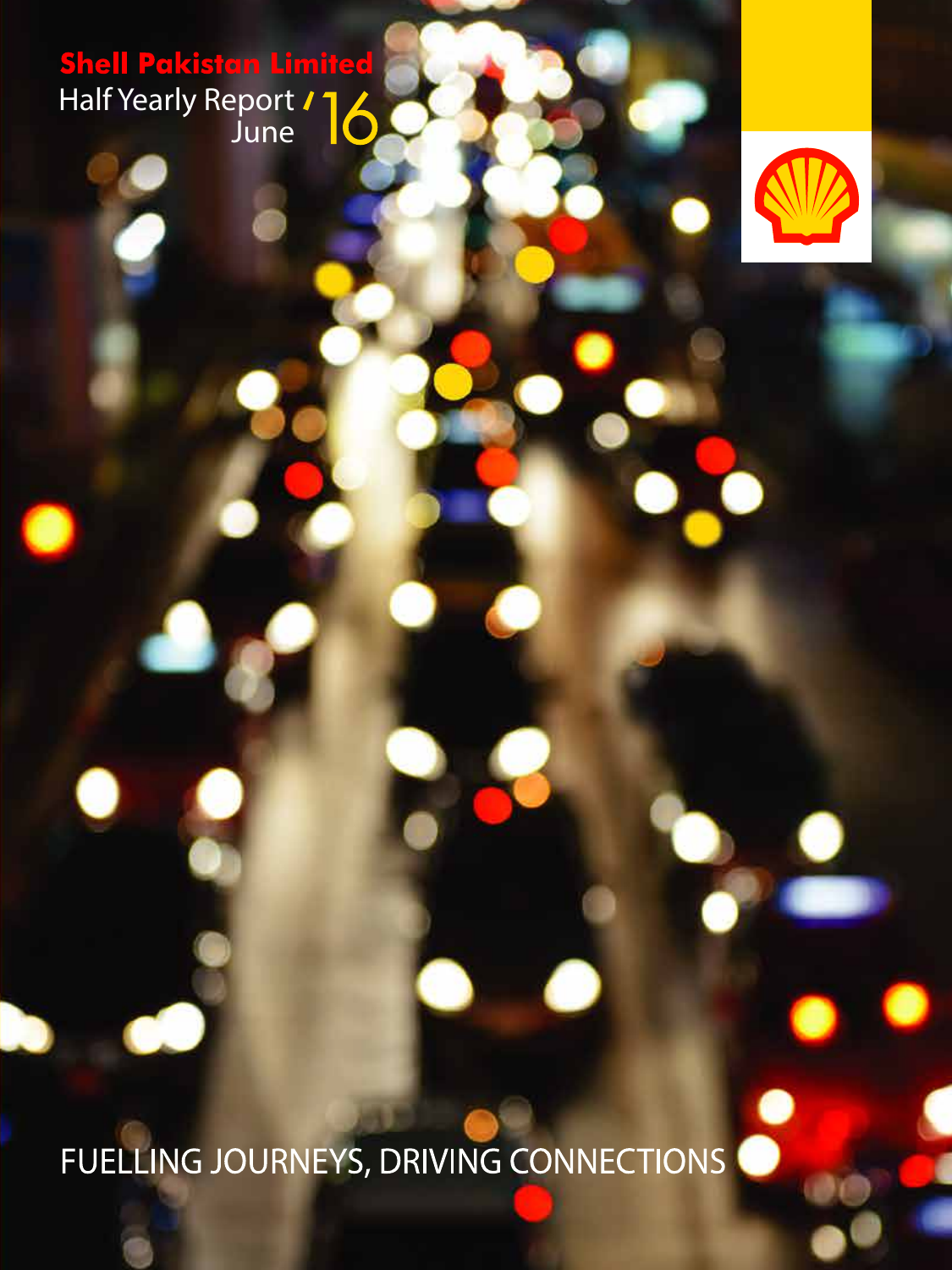### COMPANY **INFORMATION**

#### **Board of Directors**

Omar Sheikh Chairman Jawwad A Cheema Farrokh K Captain Soo Lim Goh Imran R Ibrahim Nasser N S Jaffer Zaffar A Khan Klaas Mantel Haroon Rashid Badaruddin F Vellani Faisal Waheed

#### **Managing Director & Chief Executive Officer**

Jawwad A Cheema

#### **Audit Committee**

Badaruddin F Vellani Chairman Soo Lim Goh Imran R Ibrahim

#### **Human Resource and Remuneration Committee**

Klaas Mantel Farrokh K Captain Jawwad A Cheema

### **Company Secretary**

Tariq Saeed

#### **Registered Office**

Shell House 6, Ch. Khaliquzzaman Road Karachi-75530 Pakistan

#### **Auditors**

Ernst & Young Ford Rhodes Sidat Hyder

#### **Legal Advisors**

Vellani & Vellani Advocates & Solicitors

#### **Registrar & Share Registration Office**

FAMCO Associates (Pvt) Ltd. 8-F, next to Hotel Faran, Nursery Block - 6, P.E.C.H.S. Shahra-e-Faisal Karachi-75400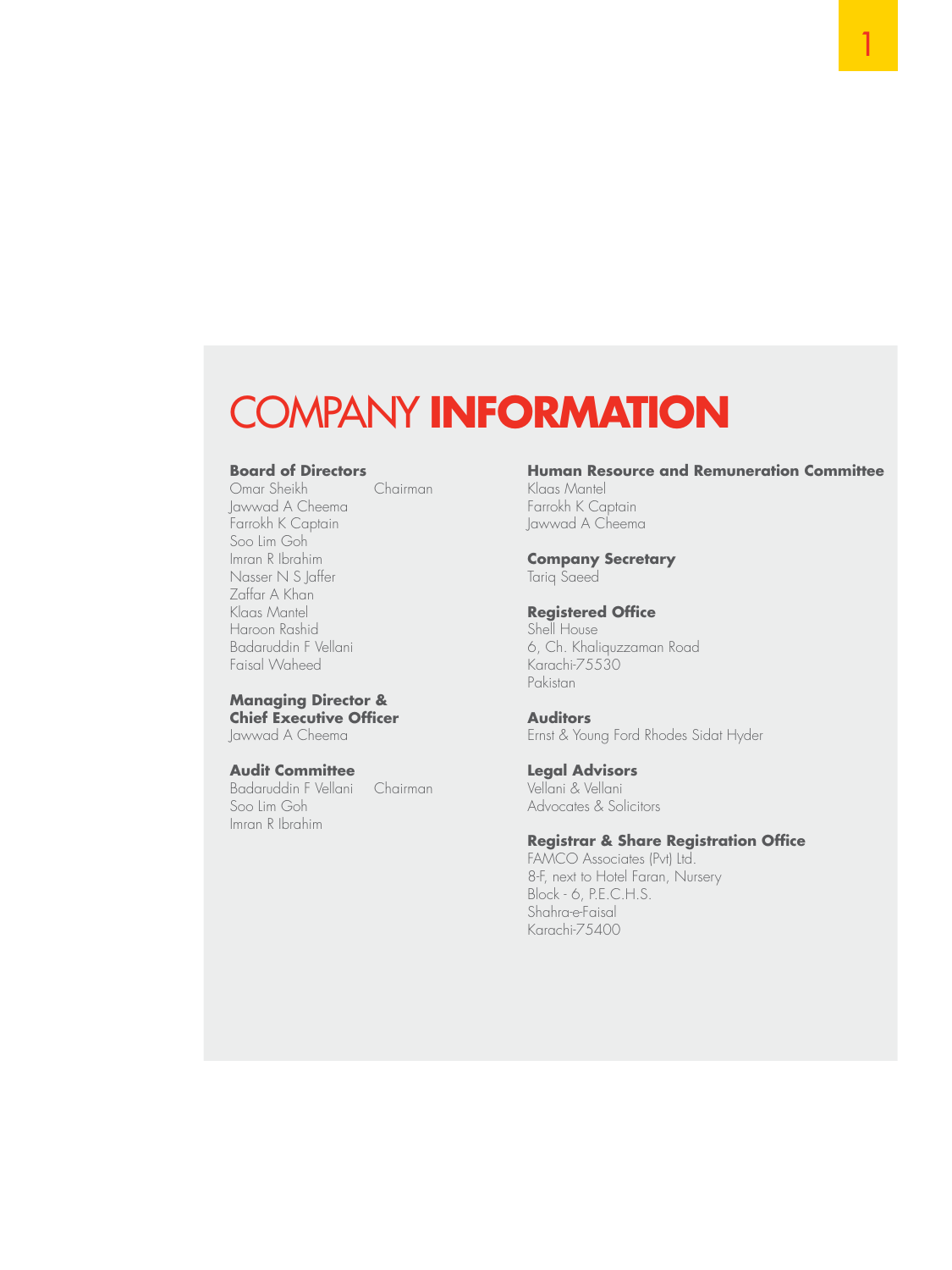### **EXECUTIVE'S REVIEW For the half year ended June 30, 2016**

### **Our performance**

Following my appointment as your Company's Chief Executive Officer, I am honored to be given the opportunity of leading Shell Pakistan Limited and remain committed in leading your Company to deliver greater shareholder value.

On behalf of the Board of Directors of Shell Pakistan Limited, I would like to share the results of your Company for the half year ended June 30, 2016. The Company has built on its positive operational performance during the quarter, with a clear focus on key strategic priorities and profitable growth. Despite declining oil prices that continue to impact operational performance, your Company delivered a profit after tax of Rs 2,213 million for the half year ended June 2016, compared to a profit after tax of Rs. 534 million in the same period last year. In acknowledgement of the solid performance of the company, the Board of Directors declared a cash dividend of Rs 6 per share.

In an import dependent market with fixed margins for motor gasoline and diesel, the extent of inventory losses due to decline in international oil prices continues to be a major factor. With the oil prices continuing to fluctuate in 2016, your Company incurred significant inventory losses during the period under review as it continued to comply with regulatory requirements of maintaining adequate stock levels. However, we continued to leverage our global supply chain network to get the best available prices for imported products, and these efforts were successful in mitigating these losses to some extent. Additionally, the financial



results of your Company continue to be affected by the financial burden resulting from overdue receivables from the Government of Pakistan.

Your Company continued a strict focus on driving operating costs down and ensuring excellence in operations. While significant investment was made in building the Brand through advertising and promotional activities, we were efficient and kept our costs in line with last year to ensure we maintain our competitive advantage. The investment in brand building was coupled with a focus on enhancing customer experience across our network, and we drove for better value propositions delivering superior portfolio offering, along with exciting new initiatives and customer offerings to achieve growth in the non-fuel retailing sector.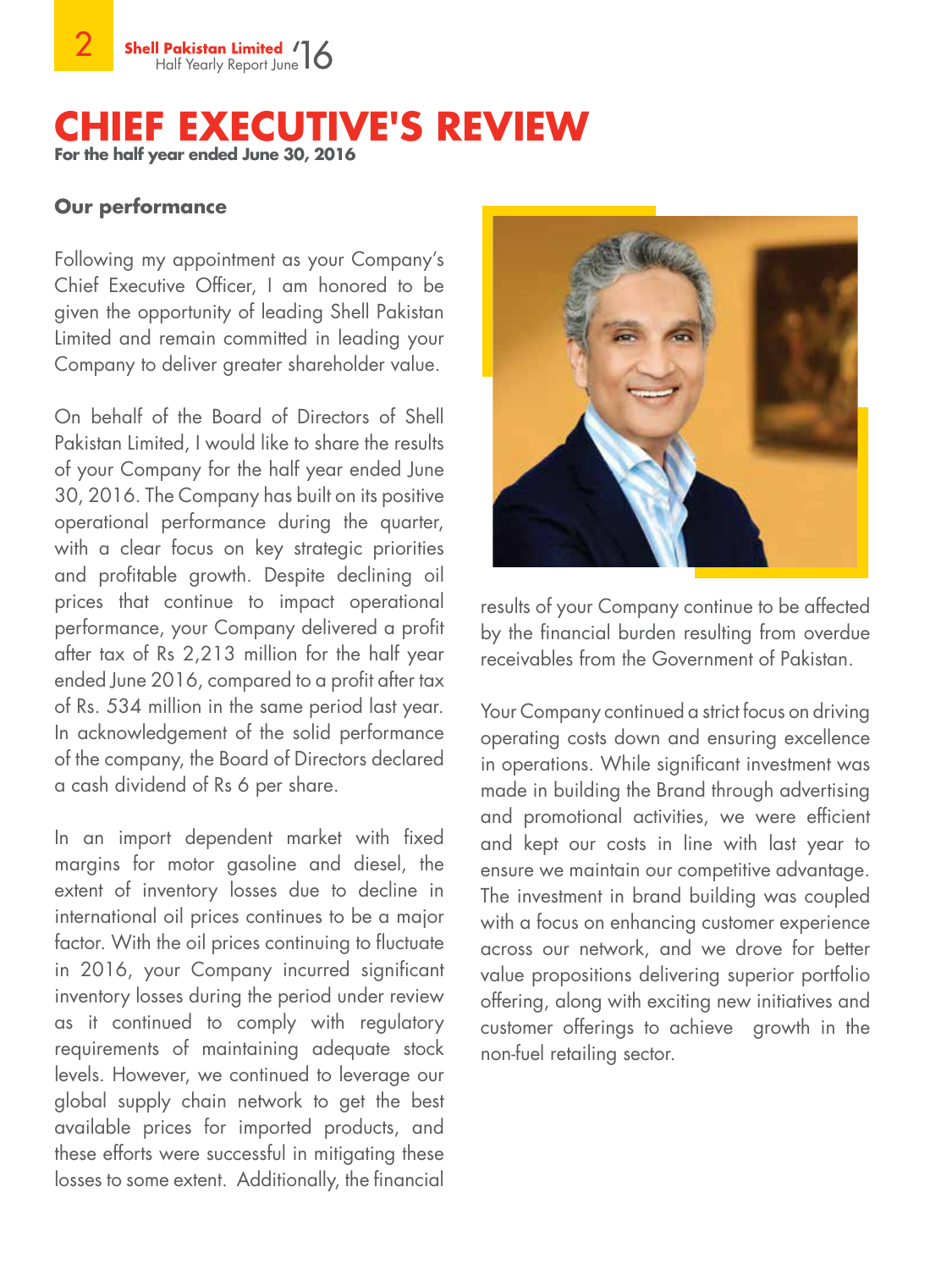### **Receivables & financing costs**

During the current period, your Company was unable to collect further refunds from the Government due to which the Company continues to incur financing cost on bank borrowings required to fund these receivables. As at 30th June 2016, total outstanding receivables stand at Rs 6,389 million. The Company's management is constantly engaged with relevant Government authorities and we continue to demand payment of the remaining amount on an expedited basis to ensure we enhance shareholder returns, drive for efficient business and invest in growth opportunities in Pakistan.

### **Fuel margins**

Motor gasoline and diesel margins are fixed in Rupees per liter by the Government and currently the margin environment is not conducive to cover rising direct costs due to inflation, high financing costs on receivables, working capital tied up in minimum stock to be maintained, or indeed for the investments in business assets that are required to give our customers a worldclass experience. In July 2016, the Government

of Pakistan approved a small increase in regulated fuels margins for motor gasoline and diesel. However, comparing the unit margins in Pakistan with the available margins in the region, we continue to advocate for a further favourable revision, to bring them in line with increasing costs of doing business in Pakistan.

### **Going forward**

The management remains committed to maintain focus on improving the financial performance of your Company. We assure you that we are driving towards credible, competitive and affordable business plans that deliver top quartile business performance. We thank our shareholders, customers and staff for their sustained support and trust in the Company, and look forward to taking this Company to newer heights.

**Jawwad A Cheema** Chief Executive Officer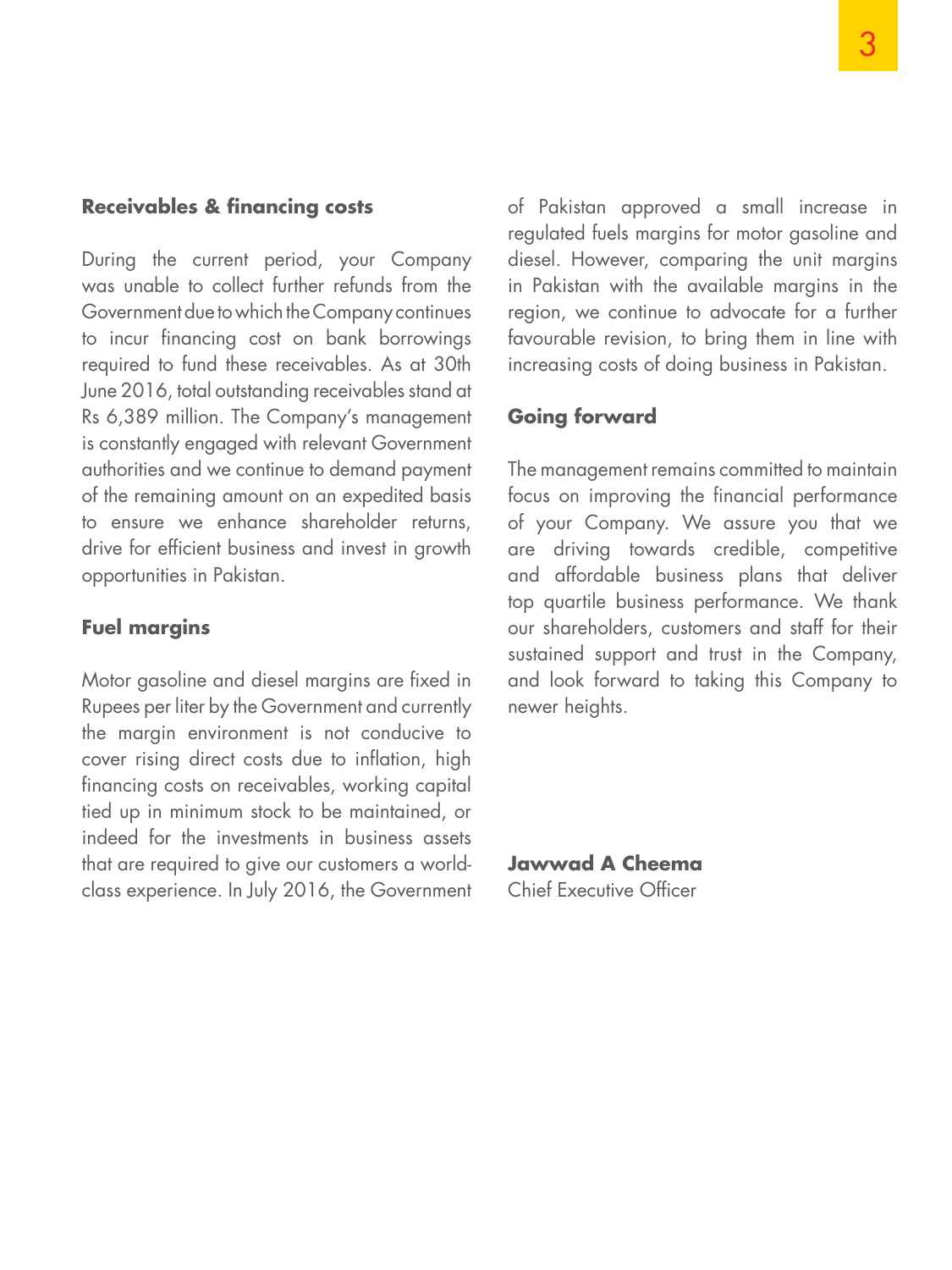### **AUDITORS' REPORT TO THE MEMBERS ON REVIEW OF CONDENSED INTERIM FINANCIAL INFORMATION**

#### **Introduction**

We have reviewed the accompanying condensed interim balance sheet of Shell Pakistan Limited (the Company) as at June 30, 2016 and the related condensed interim statement of comprehensive income, condensed interim statement of cash flows and condensed interim statement of changes in equity and notes to the accounts for the six months period then ended (here-in-after referred to as the "condensed interim financial information"). Management is responsible for the preparation and presentation of this condensed interim financial information in accordance with approved accounting standards as applicable in Pakistan for interim financial reporting. Our responsibility is to express a conclusion on this condensed interim financial information based on our review.

#### **Scope of Review**

We conducted our review in accordance with International Standard on Review Engagements 2410, "Review of Interim Financial Information Performed by the Independent Auditor of the Entity". A review of interim financial information consists of making inquiries, primarily of persons responsible for financial and accounting matters, and applying analytical and other review procedures. A review is substantially less in scope than an audit conducted in accordance with International Standards on Auditing and consequently does not enable us to obtain assurance that we would become aware of all significant matters that might be identified in an audit. Accordingly, we do not express an audit opinion.

#### **Conclusion**

Based on our review, nothing has come to our attention that causes us to believe that the accompanying interim financial information is not prepared, in all material respects, in accordance with approved accounting standards as applicable in Pakistan for interim financial reporting.

#### **Emphasis of matter**

Without qualifying our conclusion, we draw attention to:

- i) Notes 10.1, 10.2 and 10.3 to the condensed interim financial information. The Company considers the amount of Rs. 1,369,560 thousand, Rs. 295,733 thousand and Rs. 343,584 thousand due from the Government of Pakistan in respect of petroleum development levy and price differential on imported purchases and high speed diesel, respectively, as current assets. The expected timing of recoverability of these receivables and its consequential impact on their classification in the balance sheet cannot be presently determined; and
- ii) Note 10.4 to the condensed interim financial information. The Company considers the aggregate amount of Rs. 2,071,107 thousand, receivable from the Government of Pakistan in respect of price differential on imported motor gasoline as a good debt for reasons given in the note.

#### **Other matter**

The condensed interim financial information of the Company for the six months ended 30 June 2015 and the annual financial statements for the year ended 31 December 2015 were reviewed and audited by another firm of Chartered Accountants, whose review report dated 26 August 2015 and audit report dated 28 March 2016 expressed an unqualified conclusion and opinion thereon. However, their aforementioned reports included emphasis of matter paragraphs highlighting matters relating to status of recovery of overdue receivables from the Government of Pakistan, as disclosed in note 10.1, 10.2, 10.3 and 10.4 to the condensed interim financial information, relating to petroleum development levy and price differential claims on imported purchases, high speed diesel and imported motor gasoline respectively.

Chartered Accountants Review Engagement Partner: Riaz A. Rehman Chamdia Date: 19 August 2016 Place: Karachi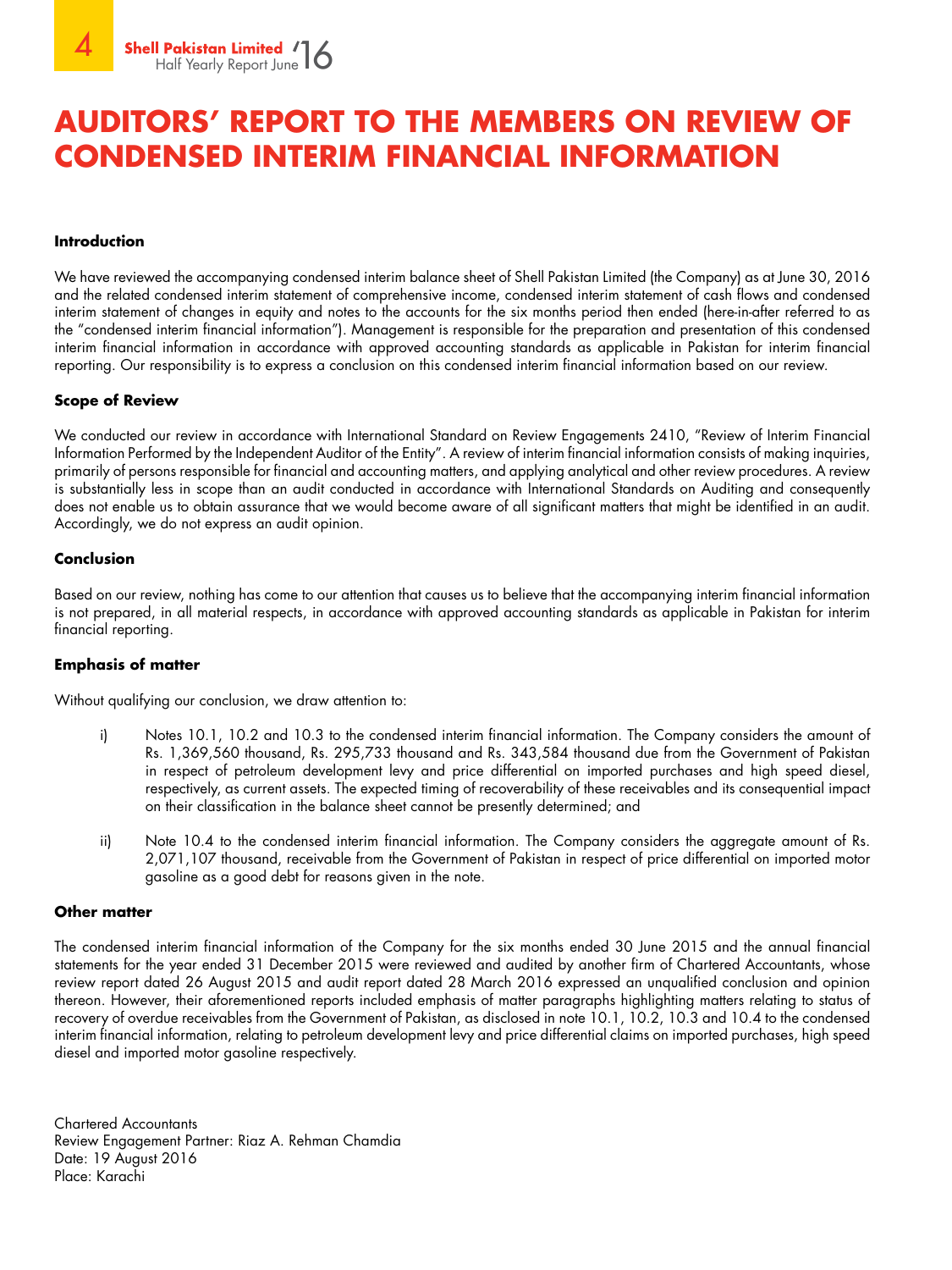### **CONDENSED INTERIM BALANCE SHEET**

**As at June 30, 2016** 

| <b>Note</b><br>2016<br>2015<br>--------(Rupees '000)------<br><b>ASSETS</b><br><b>Non-current Assets</b><br>8,089,022<br>8,488,705<br>Property, plant and equipment<br>5<br>6<br>3,710,686<br>3,436,508<br>Long-term investments<br>7<br>5,198<br>5,712<br>Long-term loans<br>8<br>Long-term deposits and prepayments<br>160,967<br>167,416<br>12,365,556<br>11,698,658<br><b>Current assets</b><br>13,281,189<br>Stock-in-trade<br>12,528,360<br>1,998,760<br>Trade debts<br>1,600,632<br>9<br>Loans and advances<br>161,334<br>67,716<br>Short-term prepayments<br>240,825<br>584,063<br>10<br>8,598,668<br>Other receivables<br>10,560,859<br>11<br>1,725,418<br>2,103,517<br>Cash and bank balances<br>26,235,785<br>27,215,556<br>37,934,443<br>39,581,112<br><b>TOTAL ASSETS</b><br><b>EQUITY AND LIABILITIES</b><br>Equity<br>Share capital<br>1,070,125<br>1,070,125<br>1,503,803<br>1,503,803<br>Share premium<br>General reserves<br>207,002<br>207,002<br>4,391,460<br>3,248,749<br>Unappropriated profit<br>Remeasurement of post employment<br>benefits - Actuarial loss<br>(48, 857)<br>(48, 857)<br>5,980,822<br>7,123,533<br><b>Total Equity</b><br><b>Liabilities</b><br><b>Non-current Liabilities</b><br>117,861<br>Asset retirement obligation<br>117,708<br>12<br>Deferred taxation - net<br>504,788<br>347,605<br><b>Current liabilities</b><br>13<br>30,491,026<br>29,030,718<br>Trade and other payables<br>801<br>Accrued mark-up<br>10,476<br>905,000<br>2,025,448<br>Short term borrowings - secured<br>421,513<br>438,256<br>Taxation<br>31,488,155<br>31,835,083<br><b>Total Liabilities</b><br>31,953,621<br>32,457,579<br>14<br><b>Contingencies and commitments</b><br>39,581,112<br>37,934,443<br><b>TOTAL EQUITY AND LIABILITIES</b> |  | <b>Unaudited</b><br><b>June 30,</b> | Audited<br>December 31, |
|------------------------------------------------------------------------------------------------------------------------------------------------------------------------------------------------------------------------------------------------------------------------------------------------------------------------------------------------------------------------------------------------------------------------------------------------------------------------------------------------------------------------------------------------------------------------------------------------------------------------------------------------------------------------------------------------------------------------------------------------------------------------------------------------------------------------------------------------------------------------------------------------------------------------------------------------------------------------------------------------------------------------------------------------------------------------------------------------------------------------------------------------------------------------------------------------------------------------------------------------------------------------------------------------------------------------------------------------------------------------------------------------------------------------------------------------------------------------------------------------------------------------------------------------------------------------------------------------------------------------------------------------------------------------------------------------------------------------------------------------------------------------|--|-------------------------------------|-------------------------|
|                                                                                                                                                                                                                                                                                                                                                                                                                                                                                                                                                                                                                                                                                                                                                                                                                                                                                                                                                                                                                                                                                                                                                                                                                                                                                                                                                                                                                                                                                                                                                                                                                                                                                                                                                                        |  |                                     |                         |
|                                                                                                                                                                                                                                                                                                                                                                                                                                                                                                                                                                                                                                                                                                                                                                                                                                                                                                                                                                                                                                                                                                                                                                                                                                                                                                                                                                                                                                                                                                                                                                                                                                                                                                                                                                        |  |                                     |                         |
|                                                                                                                                                                                                                                                                                                                                                                                                                                                                                                                                                                                                                                                                                                                                                                                                                                                                                                                                                                                                                                                                                                                                                                                                                                                                                                                                                                                                                                                                                                                                                                                                                                                                                                                                                                        |  |                                     |                         |
|                                                                                                                                                                                                                                                                                                                                                                                                                                                                                                                                                                                                                                                                                                                                                                                                                                                                                                                                                                                                                                                                                                                                                                                                                                                                                                                                                                                                                                                                                                                                                                                                                                                                                                                                                                        |  |                                     |                         |
|                                                                                                                                                                                                                                                                                                                                                                                                                                                                                                                                                                                                                                                                                                                                                                                                                                                                                                                                                                                                                                                                                                                                                                                                                                                                                                                                                                                                                                                                                                                                                                                                                                                                                                                                                                        |  |                                     |                         |
|                                                                                                                                                                                                                                                                                                                                                                                                                                                                                                                                                                                                                                                                                                                                                                                                                                                                                                                                                                                                                                                                                                                                                                                                                                                                                                                                                                                                                                                                                                                                                                                                                                                                                                                                                                        |  |                                     |                         |
|                                                                                                                                                                                                                                                                                                                                                                                                                                                                                                                                                                                                                                                                                                                                                                                                                                                                                                                                                                                                                                                                                                                                                                                                                                                                                                                                                                                                                                                                                                                                                                                                                                                                                                                                                                        |  |                                     |                         |
|                                                                                                                                                                                                                                                                                                                                                                                                                                                                                                                                                                                                                                                                                                                                                                                                                                                                                                                                                                                                                                                                                                                                                                                                                                                                                                                                                                                                                                                                                                                                                                                                                                                                                                                                                                        |  |                                     |                         |
|                                                                                                                                                                                                                                                                                                                                                                                                                                                                                                                                                                                                                                                                                                                                                                                                                                                                                                                                                                                                                                                                                                                                                                                                                                                                                                                                                                                                                                                                                                                                                                                                                                                                                                                                                                        |  |                                     |                         |
|                                                                                                                                                                                                                                                                                                                                                                                                                                                                                                                                                                                                                                                                                                                                                                                                                                                                                                                                                                                                                                                                                                                                                                                                                                                                                                                                                                                                                                                                                                                                                                                                                                                                                                                                                                        |  |                                     |                         |
|                                                                                                                                                                                                                                                                                                                                                                                                                                                                                                                                                                                                                                                                                                                                                                                                                                                                                                                                                                                                                                                                                                                                                                                                                                                                                                                                                                                                                                                                                                                                                                                                                                                                                                                                                                        |  |                                     |                         |
|                                                                                                                                                                                                                                                                                                                                                                                                                                                                                                                                                                                                                                                                                                                                                                                                                                                                                                                                                                                                                                                                                                                                                                                                                                                                                                                                                                                                                                                                                                                                                                                                                                                                                                                                                                        |  |                                     |                         |
|                                                                                                                                                                                                                                                                                                                                                                                                                                                                                                                                                                                                                                                                                                                                                                                                                                                                                                                                                                                                                                                                                                                                                                                                                                                                                                                                                                                                                                                                                                                                                                                                                                                                                                                                                                        |  |                                     |                         |
|                                                                                                                                                                                                                                                                                                                                                                                                                                                                                                                                                                                                                                                                                                                                                                                                                                                                                                                                                                                                                                                                                                                                                                                                                                                                                                                                                                                                                                                                                                                                                                                                                                                                                                                                                                        |  |                                     |                         |
|                                                                                                                                                                                                                                                                                                                                                                                                                                                                                                                                                                                                                                                                                                                                                                                                                                                                                                                                                                                                                                                                                                                                                                                                                                                                                                                                                                                                                                                                                                                                                                                                                                                                                                                                                                        |  |                                     |                         |
|                                                                                                                                                                                                                                                                                                                                                                                                                                                                                                                                                                                                                                                                                                                                                                                                                                                                                                                                                                                                                                                                                                                                                                                                                                                                                                                                                                                                                                                                                                                                                                                                                                                                                                                                                                        |  |                                     |                         |
|                                                                                                                                                                                                                                                                                                                                                                                                                                                                                                                                                                                                                                                                                                                                                                                                                                                                                                                                                                                                                                                                                                                                                                                                                                                                                                                                                                                                                                                                                                                                                                                                                                                                                                                                                                        |  |                                     |                         |
|                                                                                                                                                                                                                                                                                                                                                                                                                                                                                                                                                                                                                                                                                                                                                                                                                                                                                                                                                                                                                                                                                                                                                                                                                                                                                                                                                                                                                                                                                                                                                                                                                                                                                                                                                                        |  |                                     |                         |
|                                                                                                                                                                                                                                                                                                                                                                                                                                                                                                                                                                                                                                                                                                                                                                                                                                                                                                                                                                                                                                                                                                                                                                                                                                                                                                                                                                                                                                                                                                                                                                                                                                                                                                                                                                        |  |                                     |                         |
|                                                                                                                                                                                                                                                                                                                                                                                                                                                                                                                                                                                                                                                                                                                                                                                                                                                                                                                                                                                                                                                                                                                                                                                                                                                                                                                                                                                                                                                                                                                                                                                                                                                                                                                                                                        |  |                                     |                         |
|                                                                                                                                                                                                                                                                                                                                                                                                                                                                                                                                                                                                                                                                                                                                                                                                                                                                                                                                                                                                                                                                                                                                                                                                                                                                                                                                                                                                                                                                                                                                                                                                                                                                                                                                                                        |  |                                     |                         |
|                                                                                                                                                                                                                                                                                                                                                                                                                                                                                                                                                                                                                                                                                                                                                                                                                                                                                                                                                                                                                                                                                                                                                                                                                                                                                                                                                                                                                                                                                                                                                                                                                                                                                                                                                                        |  |                                     |                         |
|                                                                                                                                                                                                                                                                                                                                                                                                                                                                                                                                                                                                                                                                                                                                                                                                                                                                                                                                                                                                                                                                                                                                                                                                                                                                                                                                                                                                                                                                                                                                                                                                                                                                                                                                                                        |  |                                     |                         |
|                                                                                                                                                                                                                                                                                                                                                                                                                                                                                                                                                                                                                                                                                                                                                                                                                                                                                                                                                                                                                                                                                                                                                                                                                                                                                                                                                                                                                                                                                                                                                                                                                                                                                                                                                                        |  |                                     |                         |
|                                                                                                                                                                                                                                                                                                                                                                                                                                                                                                                                                                                                                                                                                                                                                                                                                                                                                                                                                                                                                                                                                                                                                                                                                                                                                                                                                                                                                                                                                                                                                                                                                                                                                                                                                                        |  |                                     |                         |
|                                                                                                                                                                                                                                                                                                                                                                                                                                                                                                                                                                                                                                                                                                                                                                                                                                                                                                                                                                                                                                                                                                                                                                                                                                                                                                                                                                                                                                                                                                                                                                                                                                                                                                                                                                        |  |                                     |                         |
|                                                                                                                                                                                                                                                                                                                                                                                                                                                                                                                                                                                                                                                                                                                                                                                                                                                                                                                                                                                                                                                                                                                                                                                                                                                                                                                                                                                                                                                                                                                                                                                                                                                                                                                                                                        |  |                                     |                         |
|                                                                                                                                                                                                                                                                                                                                                                                                                                                                                                                                                                                                                                                                                                                                                                                                                                                                                                                                                                                                                                                                                                                                                                                                                                                                                                                                                                                                                                                                                                                                                                                                                                                                                                                                                                        |  |                                     |                         |
|                                                                                                                                                                                                                                                                                                                                                                                                                                                                                                                                                                                                                                                                                                                                                                                                                                                                                                                                                                                                                                                                                                                                                                                                                                                                                                                                                                                                                                                                                                                                                                                                                                                                                                                                                                        |  |                                     |                         |
|                                                                                                                                                                                                                                                                                                                                                                                                                                                                                                                                                                                                                                                                                                                                                                                                                                                                                                                                                                                                                                                                                                                                                                                                                                                                                                                                                                                                                                                                                                                                                                                                                                                                                                                                                                        |  |                                     |                         |
|                                                                                                                                                                                                                                                                                                                                                                                                                                                                                                                                                                                                                                                                                                                                                                                                                                                                                                                                                                                                                                                                                                                                                                                                                                                                                                                                                                                                                                                                                                                                                                                                                                                                                                                                                                        |  |                                     |                         |
|                                                                                                                                                                                                                                                                                                                                                                                                                                                                                                                                                                                                                                                                                                                                                                                                                                                                                                                                                                                                                                                                                                                                                                                                                                                                                                                                                                                                                                                                                                                                                                                                                                                                                                                                                                        |  |                                     |                         |
|                                                                                                                                                                                                                                                                                                                                                                                                                                                                                                                                                                                                                                                                                                                                                                                                                                                                                                                                                                                                                                                                                                                                                                                                                                                                                                                                                                                                                                                                                                                                                                                                                                                                                                                                                                        |  |                                     |                         |
|                                                                                                                                                                                                                                                                                                                                                                                                                                                                                                                                                                                                                                                                                                                                                                                                                                                                                                                                                                                                                                                                                                                                                                                                                                                                                                                                                                                                                                                                                                                                                                                                                                                                                                                                                                        |  |                                     |                         |
|                                                                                                                                                                                                                                                                                                                                                                                                                                                                                                                                                                                                                                                                                                                                                                                                                                                                                                                                                                                                                                                                                                                                                                                                                                                                                                                                                                                                                                                                                                                                                                                                                                                                                                                                                                        |  |                                     |                         |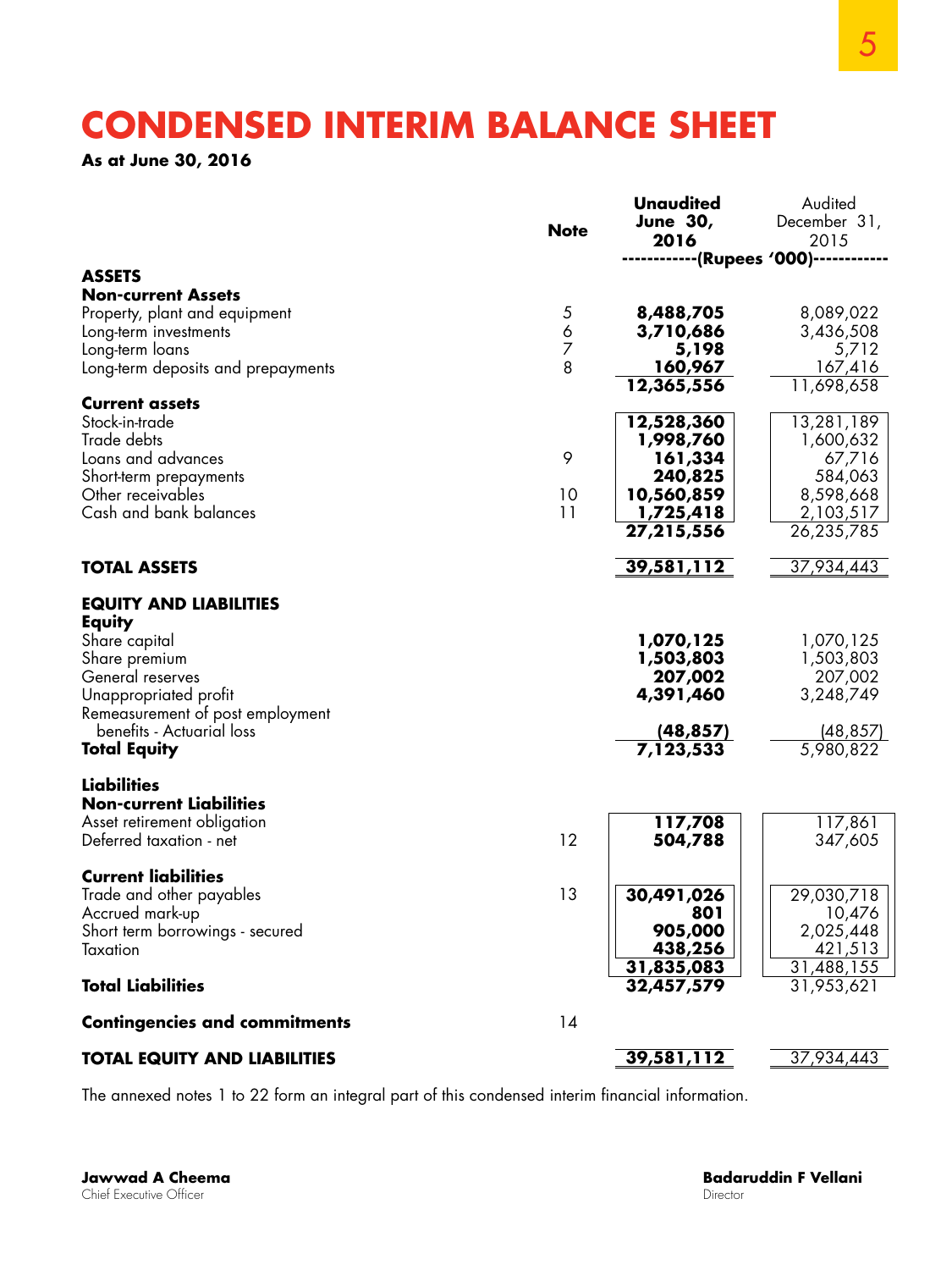### **CONDENSED INTERIM STATEMENT OF COMPREHENSIVE INCOME (UNAUDITED)**

### **For the half year ended June 30, 2016**

|                                               |             | Half year ended         |                               | <b>Quarter ended</b>    |                         |
|-----------------------------------------------|-------------|-------------------------|-------------------------------|-------------------------|-------------------------|
|                                               | <b>Note</b> | <b>June 30,</b><br>2016 | <b>June 30,</b><br>2015       | <b>June 30,</b><br>2016 | <b>June 30,</b><br>2015 |
|                                               |             |                         | ----------(Rupees '000)------ |                         |                         |
| Sales                                         |             | 117,435,141             | 135,043,958                   | 60,766,772              | 75,825,275              |
| Other revenue                                 |             | 492,094                 | 334,463                       | 252,298                 | 193,581                 |
|                                               |             | 117,927,235             | 135,378,421                   | 61,019,070              | 76,018,856              |
| Sales tax                                     |             | (27,864,281)            | (24, 733, 292)                | (13,631,883)            | (13, 549, 088)          |
| Net revenue                                   |             | 90,062,954              | 110,645,129                   | 47,387,187              | 62,469,768              |
| Cost of products sold                         |             | (83, 476, 972)          | (104, 816, 422)               | (42, 779, 764)          | (57,975,337)            |
| <b>Gross profit</b>                           |             | 6,585,982               | 5,828,707                     | 4,607,423               | 4,494,431               |
| Distribution and marketing expenses           |             | (2, 298, 188)           | (2, 172, 786)                 | (1, 183, 603)           | (1,100,087)             |
| Administrative expenses                       |             | (1,880,874)             | (2,066,592)                   | (915, 674)              | (995, 129)              |
|                                               |             | 2,406,920               | 1,589,329                     | 2,508,146               | 2,399,215               |
| Other expenses                                | 15          | (204, 753)              | (494, 802)                    | (203, 550)              | (363, 544)              |
|                                               |             | 2,202,167               | 1,094,527                     | 2,304,596               | 2,035,671               |
| Other income                                  | 16          | 422,948                 | 128,966                       | 268,047                 | 87,589                  |
| <b>Operating profit</b>                       |             | 2,625,115               | 1,223,493                     | 2,572,643               | 2,123,260               |
| Finance costs                                 |             | (91, 417)               | (144, 693)                    | (61, 143)               | (73, 828)               |
|                                               |             | 2,533,698               | 1,078,800                     | 2,511,500               | 2,049,432               |
| Share of profit of associate - net of tax     | 6           | 274,178                 | 266,889                       | 135,653                 | 156,688                 |
| <b>Profit before taxation</b>                 |             | 2,807,876               | 1,345,689                     | 2,647,153               | 2,206,120               |
| Taxation                                      | 17          | (595, 043)              | (811, 613)                    | (455, 581)              | (918, 969)              |
| Profit for the period                         |             | 2,212,833               | 534,076                       | 2,191,572               | 1,287,151               |
| Other comprehensive income                    |             |                         |                               |                         |                         |
| <b>Total comprehensive income</b>             |             |                         |                               |                         |                         |
| for the period                                |             | 2,212,833               | 534,076                       | 2,191,572               | $\frac{1}{287,151}$     |
|                                               |             |                         | -------(Rupees)--             |                         |                         |
| <b>Earnings per share (basic and diluted)</b> |             | 20.68                   | 4.99                          | 20.48                   | 12.03                   |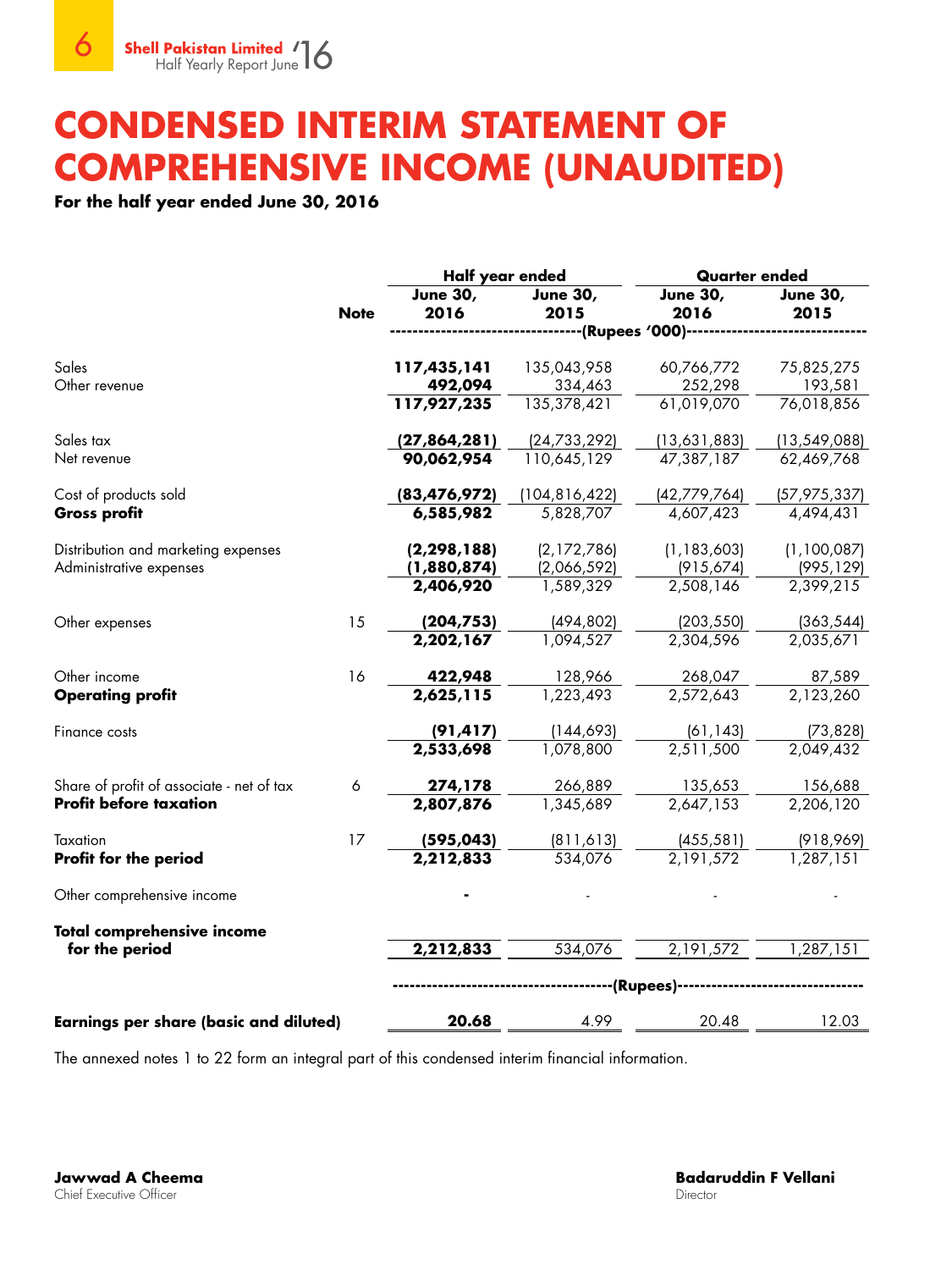### **CONDENSED INTERIM STATEMENT OF CHANGES IN EQUITY (UNAUDITED)**

**For the half year ended June 30, 2016**

|                                                                                           |                         | <b>Capital reserve</b>  | <b>Revenue reserve</b> |                               |                                                                                                   |             |
|-------------------------------------------------------------------------------------------|-------------------------|-------------------------|------------------------|-------------------------------|---------------------------------------------------------------------------------------------------|-------------|
|                                                                                           | <b>Share</b><br>capital | <b>Share</b><br>premium | General<br>reserve     | Unappro-<br>priated<br>profit | <b>Remeasurement of</b><br>post employment<br>benefits obligation<br>- Actuarial (loss)<br>/ gain | Total       |
|                                                                                           |                         |                         |                        |                               | ----------------(Rupees '000)--------------------------                                           |             |
| <b>Balance as at December 31, 2014 (Audited)</b>                                          | 1,070,125               | 1,503,803               | 207,002                | 3,193,878                     | (79, 743)                                                                                         | 5,895,065   |
| Final dividend for the year ended<br>December 31, 2014 at the rate of<br>Rs. 8 per share  |                         |                         |                        | (856,099)                     |                                                                                                   | (856,099)   |
| Total comprehensive income for the<br>half year ended June 30, 2015                       |                         |                         |                        | 534,076                       |                                                                                                   | 534,076     |
| Balance as at June 30, 2015 (Unaudited)                                                   | 1,070,125               | 1,503,803               | 207,002                | 2,871,855                     | (79, 743)                                                                                         | 5,573,042   |
| Balance as at December 31, 2015 (Audited)                                                 | 1,070,125               | 1,503,803               | 207,002                | 3,248,749                     | (48, 857)                                                                                         | 5,980,822   |
| Final dividend for the year ended<br>December 31, 2015 at the rate of<br>Rs. 10 per share |                         |                         |                        | (1,070,122)                   |                                                                                                   | (1,070,122) |
| Total comprehensive income for the<br>half year ended June 30, 2016                       |                         |                         |                        | 2,212,833                     |                                                                                                   | 2,212,833   |
| Balance as at June 30, 2016 (Unaudited)                                                   | 1,070,125               | 1,503,803               | 207,002                | 4,391,460                     | (48, 857)                                                                                         | 7,123,533   |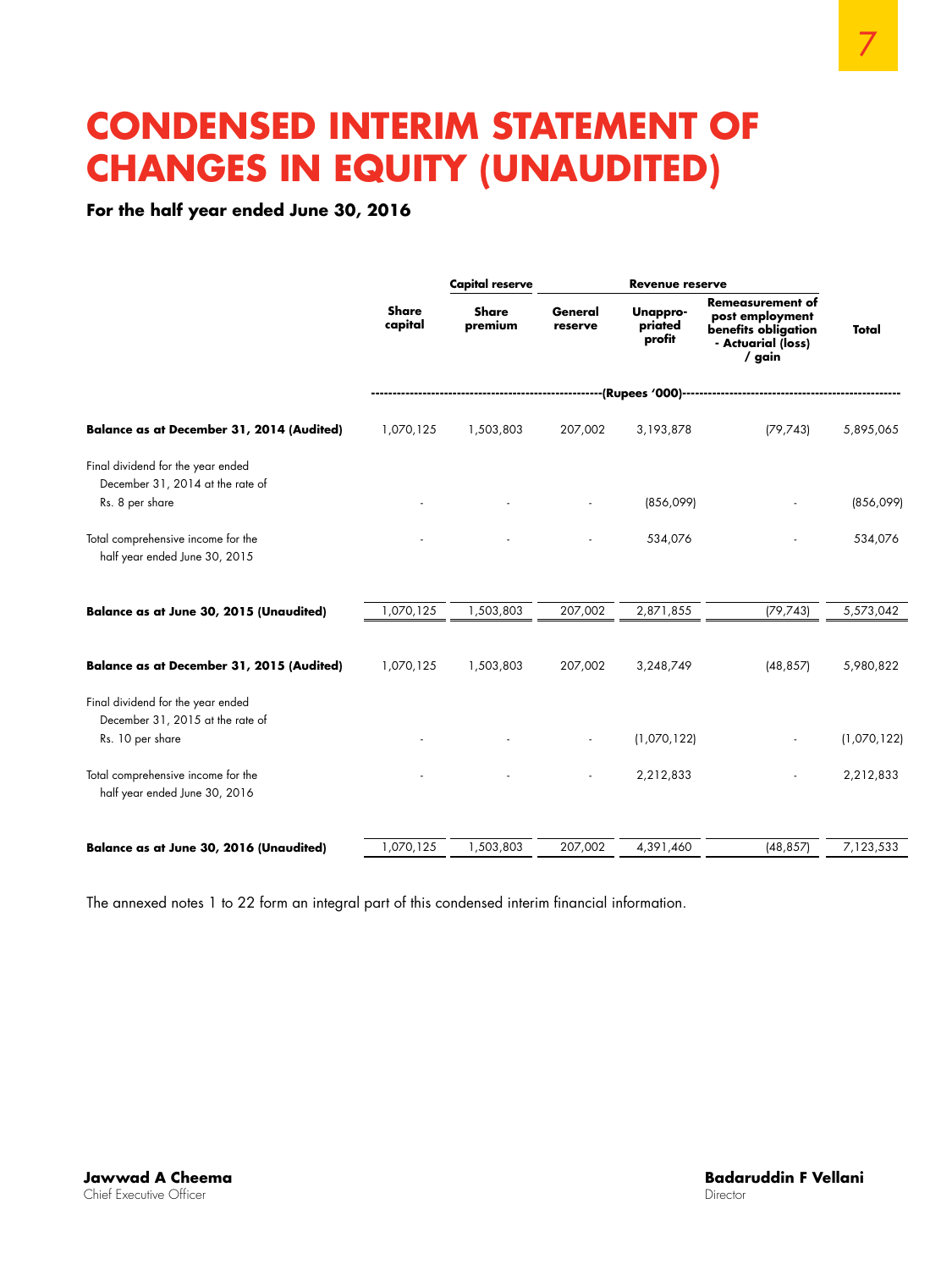### **CONDENSED INTERIM STATEMENT OF CASH FLOWS (UNAUDITED)**

**For the half year ended June 30, 2016**

|                                                    |             | Half year ended         |                         |  |
|----------------------------------------------------|-------------|-------------------------|-------------------------|--|
|                                                    | <b>Note</b> | <b>June 30,</b><br>2016 | <b>June 30,</b><br>2015 |  |
|                                                    |             | --(Rupees '000)--       |                         |  |
| <b>CASH FLOWS FROM OPERATING ACTIVITIES</b>        |             |                         |                         |  |
| Cash generated from operations                     | 18          | 2,889,435               | 3,647,278               |  |
| Finance costs paid                                 |             | (12,926)                | (49, 281)               |  |
| Income tax paid                                    |             | (421, 117)              | (629, 065)              |  |
| Long-term loans and advances                       |             | 3,987                   | 9,749                   |  |
| Long-term deposits and prepayments                 |             | 6,449                   | 9,272                   |  |
| Net cash generated from operating activities       |             | 2,465,828               | 2,987,953               |  |
| <b>CASH FLOWS FROM INVESTING ACTIVITIES</b>        |             |                         |                         |  |
| Fixed capital expenditure                          |             | (756, 555)              | (474, 795)              |  |
| Proceeds from disposal of operating assets         |             | 9,485                   | 45,848                  |  |
| Mark-up / interest received on short term deposits |             | 107,737                 | 33,723                  |  |
| Net cash used in investing activities              |             | (639, 333)              | (395, 224)              |  |
| <b>CASH FLOWS FROM FINANCING ACTIVITIES</b>        |             |                         |                         |  |
| Dividends paid                                     |             | (1,084,146)             | (888, 162)              |  |
| Net increase in cash and cash equivalents          |             | 742,349                 | 1,704,567               |  |
| Cash and cash equivalents at beginning of the year |             | 78,069                  | (2,470,129)             |  |
| Cash and cash equivalents at end of the period     |             | 820,418                 | (765, 562)              |  |
| Cash and cash equivalents comprise of:             |             |                         |                         |  |
| Cash and bank balances                             |             | 1,725,418               | 1,784,616               |  |
| Short term borrowings - secured                    |             | (905,000)               | (2, 550, 178)           |  |
|                                                    |             | 820,418                 | (765, 562)              |  |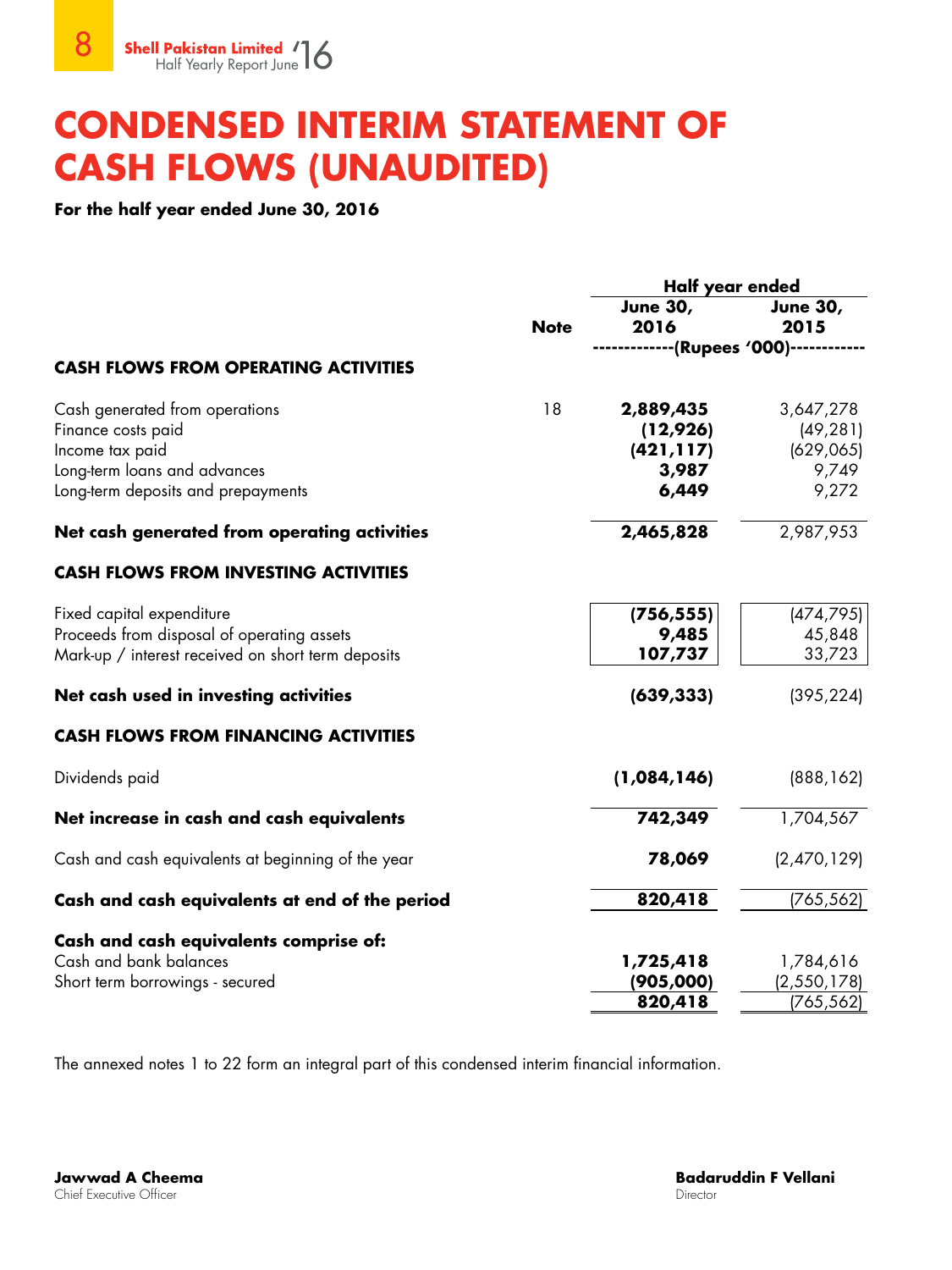### **For the half year ended June 30, 2016**

### **1. THE COMPANY AND ITS OPERATIONS**

- 1.1 Shell Pakistan Limited (the Company) is a limited liability Company incorporated in Pakistan and is listed on Pakistan Stock Exchange limited (formerly Karachi Stock Exchange in which Lahore and Islamabad stock exchanges have merged). The Company is a subsidiary of Shell Petroleum Company Limited, United Kingdom (immediate parent) which is a subsidiary of Royal Dutch Shell Plc. (ultimate parent). The registered office of the Company is located at Shell House, 6, Ch. Khaliquzzaman Road, Karachi - 75530, Pakistan.
- 1.2 The Company markets petroleum products and compressed natural gas. It also blends and markets various kinds of lubricating oils.

### **2. BASIS OF PREPARATION**

- 2.1 This condensed interim financial information has been prepared in accordance with the requirements of the International Accounting Standard 34 – "Interim Financial Reporting" and provisions of and directives issued under the Companies Ordinance, 1984. In case where requirements differ, the provisions of or directives issued under the Companies Ordinance, 1984 have been followed. These condensed interim financial statements of the Company for the half year ended June 30, 2016 are unaudited but subject to limited scope review by the statutory auditors as required by the Code of Corporate Governance.
- 2.2 The figures of the condensed interim profit and loss account and condensed interim statement of comprehensive income for the quarters ended June 30, 2016 and 2015 have not been reviewed by the external auditors of the Company as they have reviewed the cumulative figures for the half year ended June 30, 2016. These condensed interim financial statements do not include all the information and disclosures as required in the annual financial statements and should be read in conjunction with the Company's annual financial statements for the year ended December 31, 2015.
- 2.3 This condensed interim financial information is being submitted to the shareholders as required by the Listing Regulations of Pakistan Stock Exchange and Section 245 of the Companies Ordinance, 1984.

### **3. ACCOUNTING POLICIES**

3.1 The accounting policies and the methods of computation used in the preparation of this condensed interim financial information are the same as those applied in the preparation of the financial statements for the year ended December 31, 2015 except as disclosed below:

New / Revised Standards, Interpretations and Amendments

The Company has adopted the following accounting standards and the amendments and interpretation of IFRSs which became effective for the current year:

- IFRS 10 Consolidated Financial Statements
- IFRS 11 Joint Arrangements
- IFRS 12 Disclosure of Interests in Other Entities
- IFRS 13 Fair Value Measurement
- IAS 27 Equity Method in Separate Financial Statements
- IAS 28 Investments in Associates and Joint Ventures

The adoption of the above accounting standards did not have any effect on the financial statements.

3.2 The Company follows the practice of conducting actuarial valuation annually at the year end. Hence, the impact of re-measurement of post-employment benefit plans has not been incorporated in the condensed interim financial information.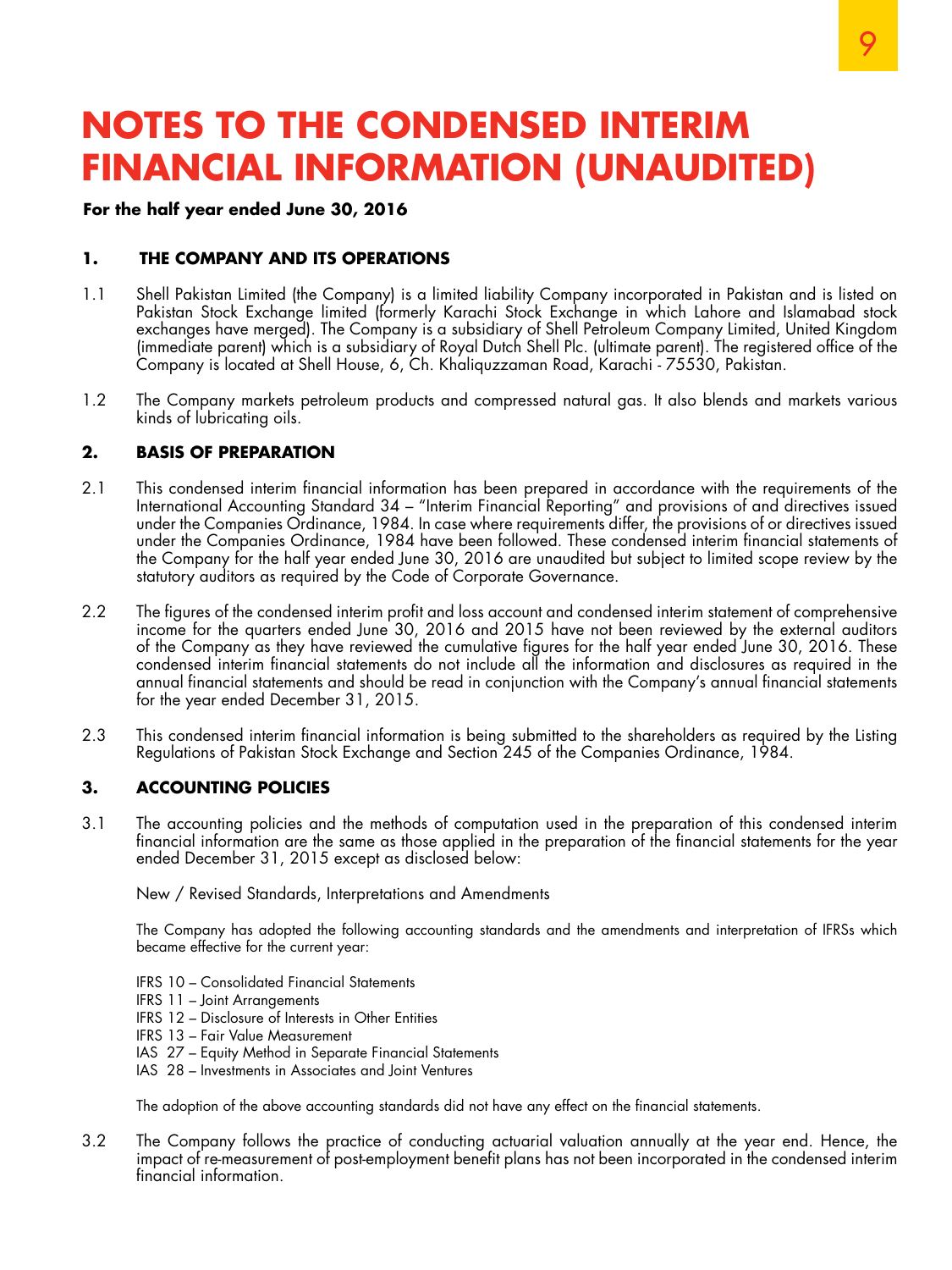### **For the half year ended June 30, 2016**

3.3 Taxes on income in the interim periods are accrued using the tax rate that would be applicable to expected total annual profit or loss.

### **4. ACCOUNTING ESTIMATES AND JUDGEMENTS**

- 4.1 The preparation of this condensed interim financial information is in conformity with the approved accounting standards requires the use of certain critical accounting estimates. It also requires management to exercise its judgment in the process of applying the Company's accounting policies. Estimates and judgments are continually evaluated and are based on historical experience and other factors, including expectation of future events that are believed to be reasonable under the circumstances. However, actual results may differ from these estimates.
- 4.2 During the preparation of this condensed interim financial information, the significant judgments made by management in applying the Company's accounting policies and the key sources of estimation uncertainty were the same as those that were applied to the audited annual financial statements for the year ended December 31, 2015.

| 5. | <b>PROPERTY, PLANT AND EQUIPMENT</b> | <b>Note</b> | <b>Unaudited</b><br><b>June 30,</b><br>2016 | <b>Audited</b><br>December 31,<br>2015<br>----------(Rupees '000)----------- |
|----|--------------------------------------|-------------|---------------------------------------------|------------------------------------------------------------------------------|
|    | Operating assets - at net book value | 5.1 & 5.2   | 7,789,640                                   | 7,304,355                                                                    |
|    | Provision for impairment             |             | (370, 234)                                  | (378, 281)                                                                   |
|    |                                      |             | 7,419,406                                   | 6,926,074                                                                    |
|    | Capital Work in Progress             | 5.3         | 1,069,299                                   | 1,162,948                                                                    |
|    |                                      |             | 8,488,705                                   | 8,089,022                                                                    |

5.1 Additions to operating assets, including transfers from capital work-in-progress, during the period / year were as follows:

|                                                        | <b>Unaudited</b><br><b>June 30,</b><br>2016 | <b>Audited</b><br>December 31,<br>2015 |
|--------------------------------------------------------|---------------------------------------------|----------------------------------------|
|                                                        |                                             | -(Rupees '000)-                        |
| <b>Owned assets</b>                                    |                                             |                                        |
| Leasehold land                                         | 38,162                                      | 137,637                                |
| Buildings on freehold and leasehold land               | 40,352                                      | 64,280                                 |
| Tanks and pipelines                                    | 135,962                                     | 62,593                                 |
| Plant and machinery                                    | 147,102                                     | 608,359                                |
| Air conditioning plant, lifts and computer auxiliaries | 726                                         | 6,107                                  |
| Dispensing pumps                                       | 82,219                                      | 251,548                                |
| Rolling stock and vehicles                             | 16,450                                      | 37,243                                 |
| Electrical, mechanical and fire fighting equipment     | 315,668                                     | 73,329                                 |
| Furniture, office equipment and other assets           | 106,566                                     | 763,389                                |
|                                                        | 883,207                                     | 2,004,485                              |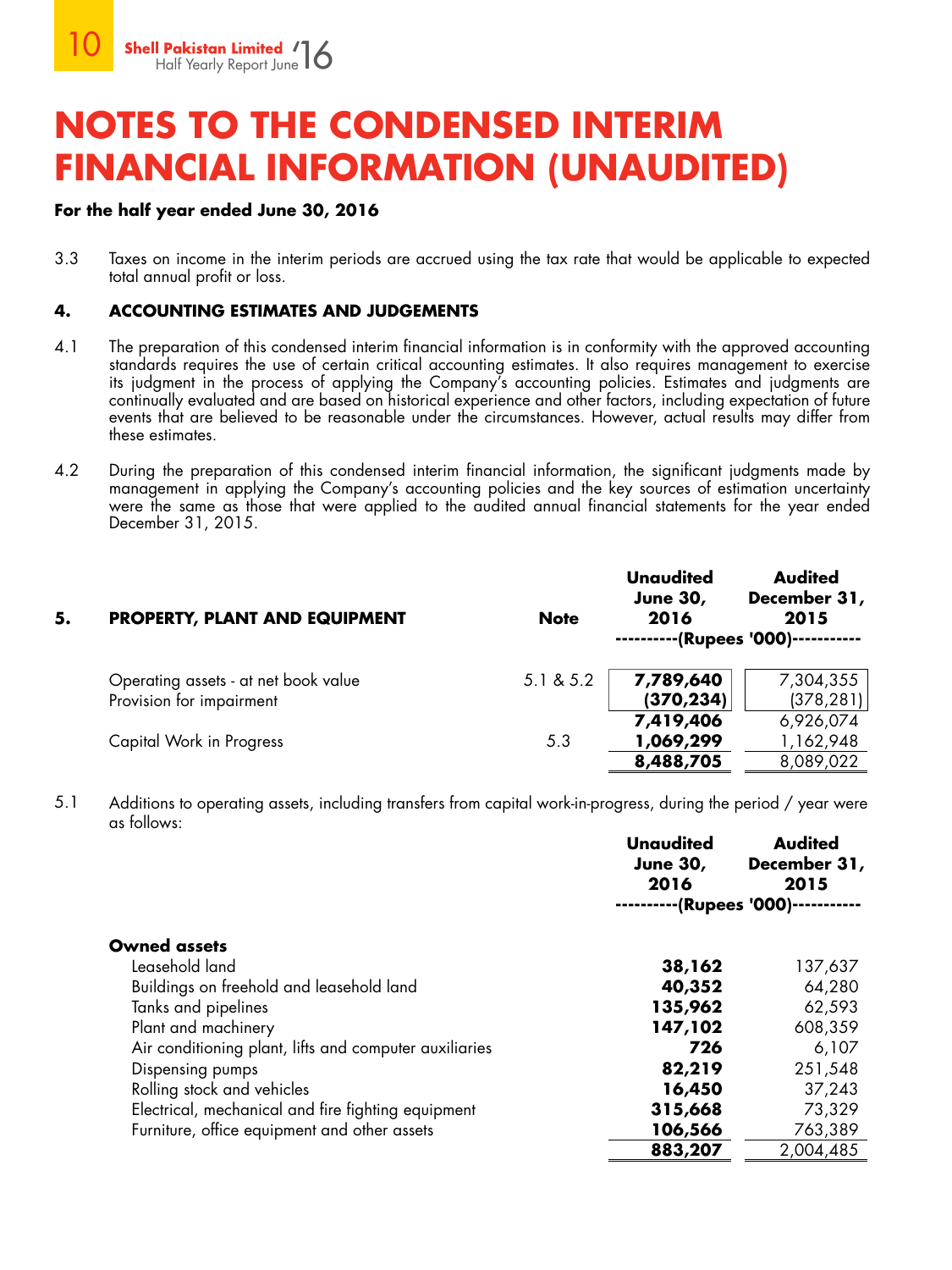### **For the half year ended June 30, 2016**

5.2 The following assets were disposed / written-off during the period / year:

| June 30, 2016 (unaudited)                             | Cost             | <b>Accumulated</b><br>depreciation<br>-(Rupees '000)- | Net book<br>value |
|-------------------------------------------------------|------------------|-------------------------------------------------------|-------------------|
|                                                       |                  |                                                       |                   |
| Building on leasehold land<br>Dispensing pumps        | 16,506<br>49,434 | 10,921<br>48,197                                      | 5,585<br>1,237    |
| Electrical, mechanical and fire fighting<br>equipment | 8,942            | 5,851                                                 | 3,091             |
| Furniture, office equipment and other assets          | 19,449           | 14,111                                                | 5,338             |
|                                                       |                  |                                                       |                   |
|                                                       | 94,331           | 79,080                                                | 15,251            |
| December 31, 2015 (Audited)                           | 501,132          | 397,050                                               | 104,082           |

| 5.3 | <b>Capital work-in-progress</b>                    | Unaudited<br><b>June 30,</b><br>2016 | <b>Audited</b><br>December 31,<br>2015<br>-(Rupees '000)-- |
|-----|----------------------------------------------------|--------------------------------------|------------------------------------------------------------|
|     | Buildings on leasehold land                        | 795,465                              | 395,285                                                    |
|     | Tanks and pipelines                                | 143,255                              | 305,544                                                    |
|     | Plant and machinery                                | 88,163                               | 88,901                                                     |
|     | Rolling stocks & vehicles                          |                                      | 5,205                                                      |
|     | Electrical, mechanical and fire-fighting equipment | 32,290                               | 362,656                                                    |
|     | Furniture, office equipment and other assets       | 10,126                               | 3,157                                                      |
|     | Dispensing pumps                                   |                                      | 2,200                                                      |
|     |                                                    | 1,069,299                            | 1,162,948                                                  |

### **6. LONG-TERM INVESTMENTS**

Includes investment of 26% in an unquoted associate "Pak-Arab Pipeline Company Limited (PAPCO)", which is carried under equity method of accounting as summarized below:

|                                                              | <b>Unaudited</b><br><b>June 30,</b><br>2016 | <b>Audited</b><br>December 31,<br>2015<br>----(Rupees '000) |
|--------------------------------------------------------------|---------------------------------------------|-------------------------------------------------------------|
| Balance at the beginning of the period / year                | 3,431,508                                   | 3,271,116                                                   |
| Share of profit before taxation<br>Share of taxation         | 425,171<br>(150,993)                        | 832,027<br>(248,066)                                        |
| Dividend received<br>Balance at the end of the period / year | 274,178<br>3,705,686                        | 583,961<br>(423,569)<br>3,431,508                           |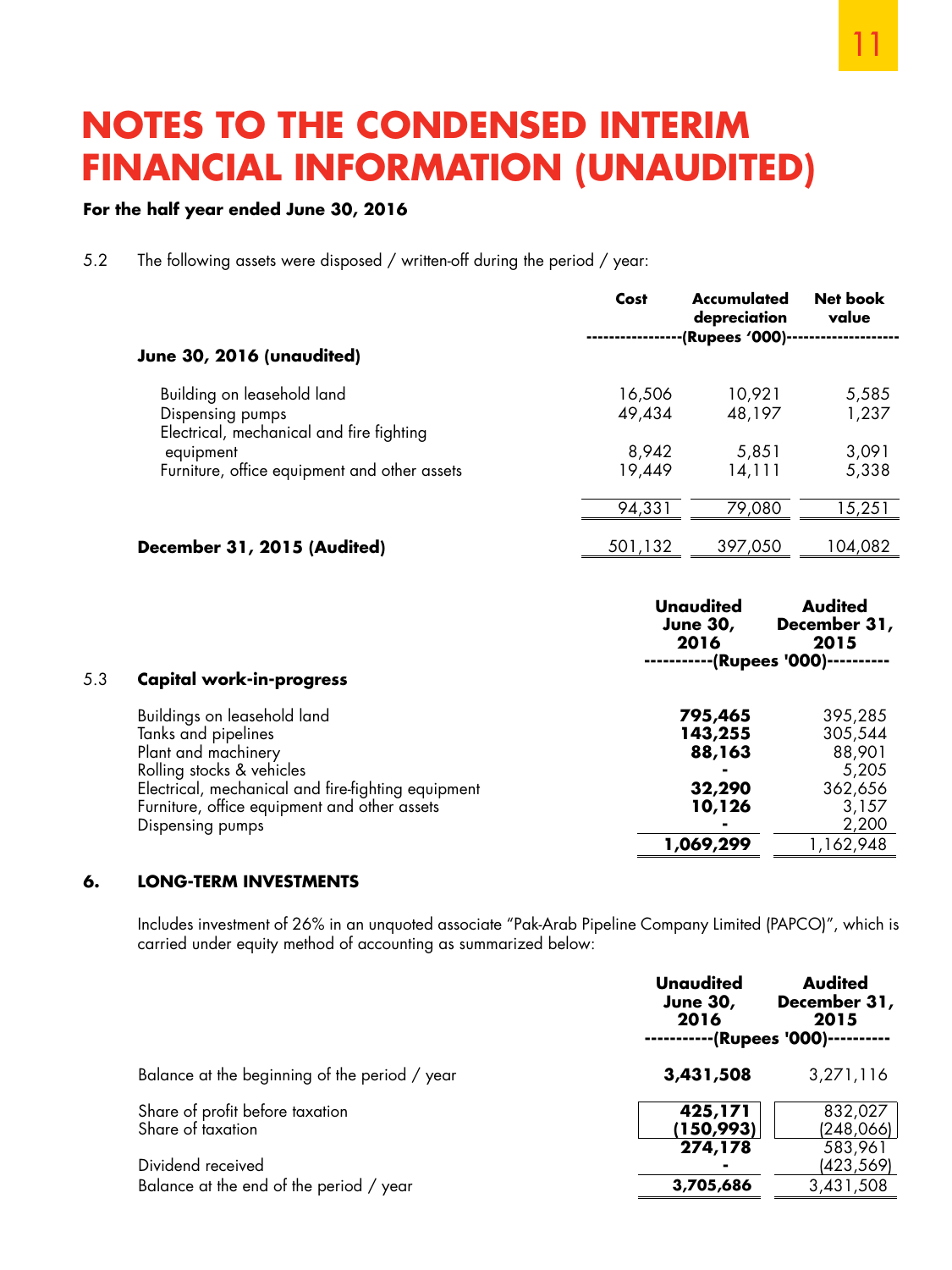### **For the half year ended June 30, 2016**

### **7. LONG-TERM LOANS**

Includes loans due from executives and employees amounting to Rs. 2,220 thousand and Rs. 2,978 thousand (December 31, 2015: Rs. 3,696 thousand and Rs. 2,016 thousand), respectively.

Interest is charged on loans given for housing and purchase of motor cars at 1% per annum.

### **8. LONG-TERM DEPOSITS AND PREPAYMENTS**

Includes interest free deposits.

### **9. LOANS AND ADVANCES**

Includes loans and advances due from executives and employees amounting to Rs. 159,622 thousand and Rs. 1,712 thousand (December 31, 2015: Rs. 22,115 thousand and Rs. 45,601 thousand), respectively.

Interest is charged on loans given for housing and purchase of motor cars at 1% per annum. Advances are interest free.

|     |                                             |             | <b>Unaudited</b><br><b>June 30,</b> | <b>Audited</b><br>December 31, |
|-----|---------------------------------------------|-------------|-------------------------------------|--------------------------------|
| 10. | <b>OTHER RECEIVABLES</b>                    | <b>Note</b> | 2016                                | 2015                           |
|     |                                             |             |                                     | -(Rupees '000) --              |
|     | Petroleum development levy and other duties | 10.1        | 1,382,676                           | 1,381,970                      |
|     | Price differential claims                   |             |                                     |                                |
|     | - on imported purchases                     | 10.2        | 295,733                             | 295,733                        |
|     | - on high speed diesel (HSD)                | 10.3        | 343,584                             | 343,584                        |
|     | - on imported motor gasoline                | 10.4        | 2,071,107                           | 2,071,107                      |
|     | Regulatory duty receivable                  | 10.5        | 118,404                             | 118,404                        |
|     | Sales tax refundable                        | 10.6        | 1,843,138                           | 168,324                        |
|     | Receivable under inland freight             |             |                                     |                                |
|     | equalisation mechanism                      |             | 957,348                             | 971,734                        |
|     | Receivable from related parties             | 10.7        | 371,692                             | 305,236                        |
|     | Service cost receivable from associate      |             |                                     |                                |
|     | company - PAPCO                             |             | 9,834                               | 11,136                         |
|     | Staff retirement benefit schemes            |             | 467,135                             | 250,814                        |
|     | Receivable from Oil Marketing Companies     |             | 1,798,916                           | 1,862,207                      |
|     | Taxes recoverable                           | 10.8        | 968,073                             | 968,073                        |
|     | Others                                      |             | 156,444                             | 73,571                         |
|     |                                             |             | 10,784,084                          | 8,821,893                      |
|     | Provision for impairment                    |             | (223, 225)                          | (223,225)                      |
|     |                                             |             | 10,560,859                          | 8,598,668                      |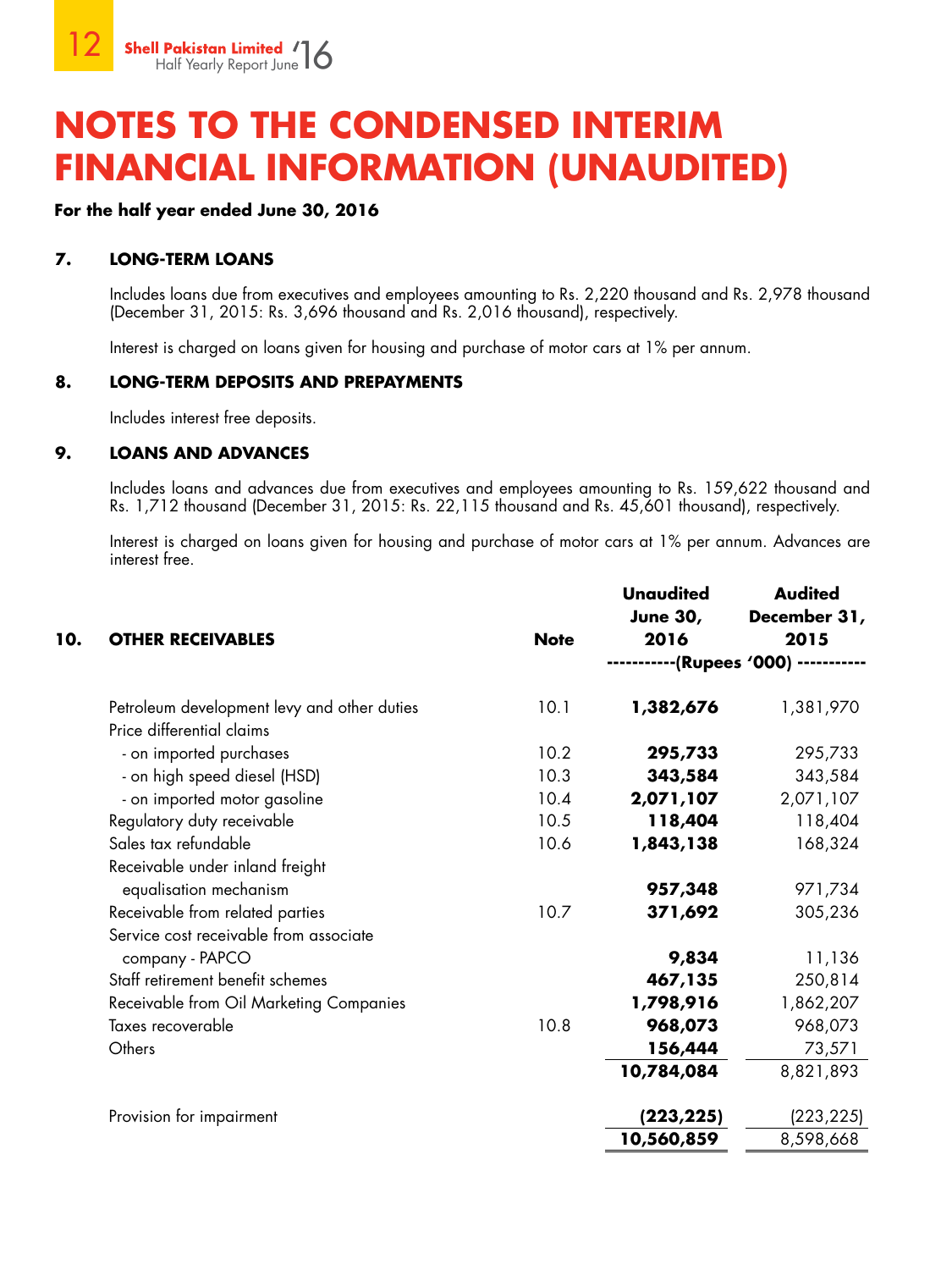### **For the half year ended June 30, 2016**

- 10.1 Includes petroleum development levy amounting to Rs. 1,369,560 thousand (December 31, 2015: Rs. 1,364,069 thousand) recoverable from the Government of Pakistan (GoP) on account of export sales from June 2007. In 2011, the Company approached the GoP and Federal Board of Revenue (FBR) for settlement thereof. The GoP sought certain information which was duly provided by the Company. The FBR through the Large Taxpayers Unit (LTU) completed the verification exercise for claims amounting to Rs 938,866 thousand, a refund cheque against which was received in 2014. During last year, verification exercise of claims amounting to Rs 182,004 thousand was completed by the authorities, however, the payment has not been released yet. Further, during the current period, FBR through Customs station Torkham completed verification exercise of claims amounting to Rs. 851,330 thousand. However, the same has not yet been sanctioned by the FBR as of the balance sheet date. The remaining claims are under verification and the Company is confident of recovery of the amount in full on completion of the verification exercise by FBR.
- 10.2 Represents amount receivable from GoP on account of price differential on imports and the ex-refinery price on direct and retail sales during the period 1990-2001. The Company is actively following up with the GoP and is confident of recovering the amount in full.
- 10.3 Represents price differential claim from GoP on local / imported purchases of HSD which was based on rates notified by GoP to subsidise petroleum prices by restricting the increase in prices in order to reduce the burden of rising oil prices on the end consumers. The Company is actively following up with the GoP and is confident of recovering the amount in full.
- 10.4 Represents the Company's share of price differential claims on account of import of motor gasoline by the Company, being the difference between the landed cost and ex-refinery prices announced by Oil and Gas Regulatory Authority (OGRA). In 2007, the Company as well as other oil marketing companies were asked in a meeting chaired by the Director General Oil to import motor gasoline to meet the increasing local demand. Accordingly, oil marketing companies approached the Ministry of Petroleum and Natural Resources (MoPNR) with a proposal for pricing mechanism whereby end consumer price of motor gasoline was proposed to be fixed at weighted average of ex-refinery (import parity) price and landed cost of imported product. Despite no response from the MoPNR, the Company along with another oil marketing company continued to import motor gasoline on behalf of the industry being confident that price differential on motor gasoline, will be settled as per previous practice i.e. based on the differential between ex-refinery and import cost at the time of filing of cargo with Customs, as imports were being made on MoPNR instructions.

In 2009, the Company along with other oil marketing companies approached MoPNR through letter dated July 23, 2009 requesting to expedite settlement of these claims. On October 2, 2009, MoPNR requested that an audited claim be submitted to allow further consideration and resolution of the matter. The Company accordingly submitted audit reports thereafter for claims till May 31, 2011 amounting to Rs. 2,411,661 thousand. Subsequently, the Company received an amount of Rs. 454,000 thousand from GoP in respect of these claims.

In 2012, to meet the increasing local demand, oil marketing companies again resorted to import motor gasoline on the instruction of MoPNR. The Company again along with oil marketing companies approached the GoP with a proposal to include the high premium on the gallop cargo in the pricing mechanism. MoPNR accepted the oil marketing companies' proposal and directed OGRA through its directive PL-3 (457) / 2012 - 43 dated June 30, 2012 to adjust the actual premium differential of the imported motor gasoline through the IFEM mechanism.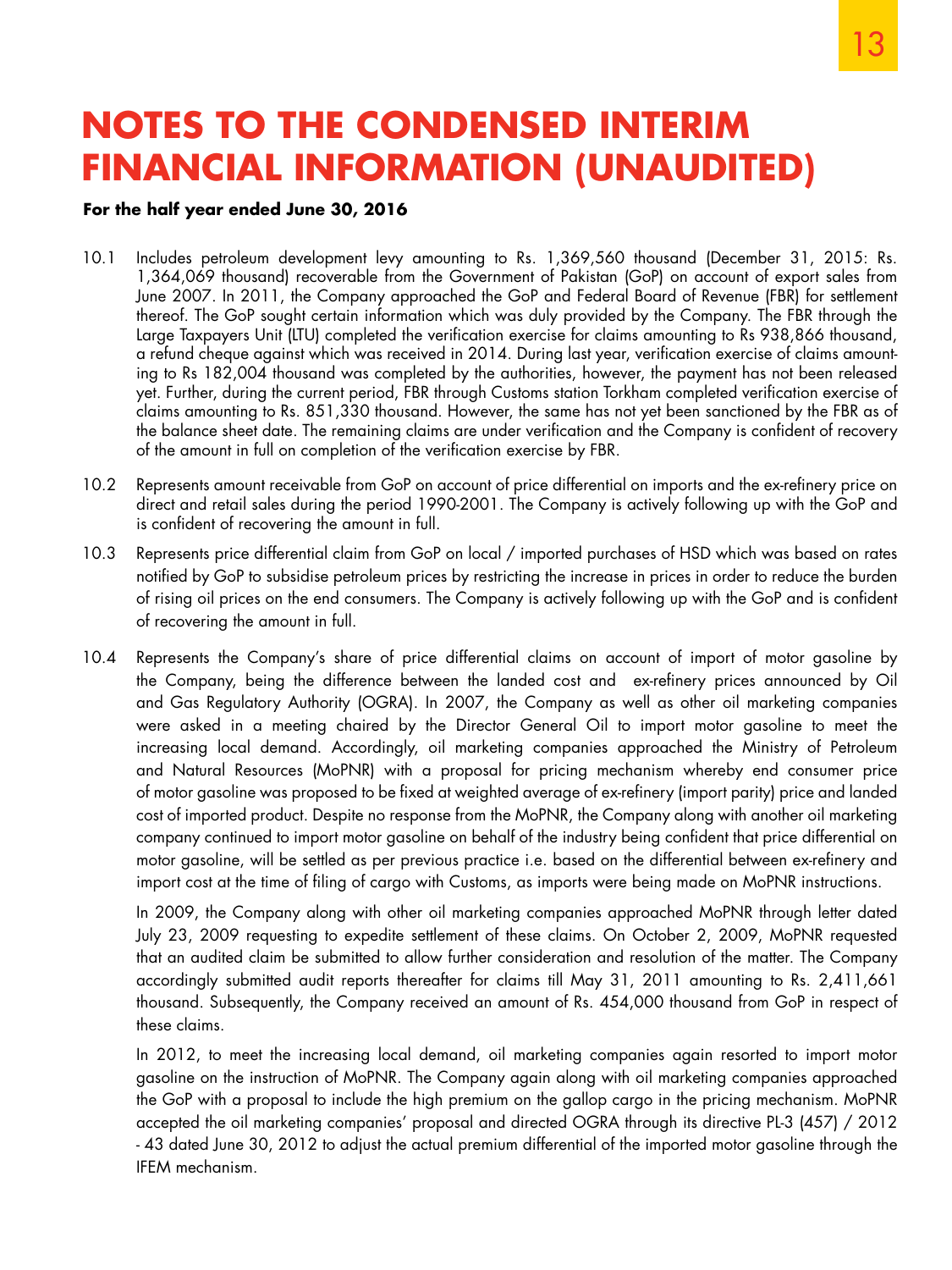### **For the half year ended June 30, 2016**

Further in 2013, the Company approached MoPNR through letter dated May 20, 2013 requesting to expedite settlement of the claim amounting to Rs. 109,896 thousand in respect of this import. On June 6, 2013, MoPNR requested that an audited claim be submitted to allow further consideration and resolution of the matter. The Company accordingly submitted an audit report thereafter in respect of this claim.

The Company along with industry and Oil Companies Advisory Committee (OCAC) continues to follow up this matter with MoPNR and is confident of recovering the amounts in full.

- 10.5 This represents receivable in respect of regulatory duty imposed by the Ministry of Finance, Economic Affairs, Statistics and Revenue, GoP through SRO 392(I)/2015 dated April 30, 2015 on import of crude oil, high speed diesel and motor gasoline. Under the product pricing formula, the OMCs were required to recover similar cost elements and duties from customers on sale of petroleum products through prices notified on monthly basis. Since the notification of regulatory duty was received on May 2, 2015, the impact of the regulatory duty could not be incorporated in the prices effective from May 1, 2015, which were announced on April 30, 2015. Therefore, the recovery of regulatory duty was to be made through subsequent month's prices of petroleum products. However, the said amount could not be recovered as the regulatory duty was rescinded through SRO 603(I)/2015 dated June 30, 2015 resulting in a receivable balance of regulatory duty. The Company is currently engaged with the MoPNR and is actively pursuing recovery there against. MoPNR, in accordance with the decision of Economic Coordination Committee (ECC) dated July 8, 2015, has requested OGRA to develop a comprehensive recovery mechanism of regulatory duty based on the principle that there should be no gain or loss to OMCs.
- 10.6 Include sales tax refundable on account of export sales pertaining to the period October 2005 to September 2006 and January 2008 to August 2011 amounting to Rs. 663,045 thousand and Rs. 1,514,091 thousand respectively against which the Company has filed claims with FBR and is actively pursuing for their recovery.
- 10.7 This represents net receivable on account of recoveries from customers by Shell Aviation Limited on behalf of the Company.
- 10.8 In 2013, the Deputy Commissioner Inland Revenue (DCIR) in compliance with the directions of ATIR, completed denovo proceedings in respect of tax year 2006 and raised a demand of Rs. 425,514 thousand. The demand primarily relates to disallowance of premium paid to Shell International Trading Middle East (SITME) on imports of high speed diesel while treating the same as payment to non-resident on which the Company failed to deduct tax under section 152 of the Income Tax Ordinance, 2001. The Company in response to the aforementioned order deposited an amount of Rs. 301,167 while an amount of Rs. 111,785 thousand was adjusted against sales tax refund. In addition a rectification application was also filed for correction of certain mistakes apparent in the order which has been accepted and given effect. The Company also filed an appeal against the aforementioned order before CIR (Appeals) which in its order dated February 2, 2015 has upheld the order passed by the DCIR. The Company has filed an appeal there against before the ATIR which is pending to be heard. The Company, based on the advice of its tax consultant expects a favorable outcome of appellate levels and considers the possibility of any liability arising under the aforementioned order to be remote.

### **11. CASH AND BANK BALANCES**

Bank balances with saving accounts are placed under interest arrangements. The Company has conventional banking relationships with all the banks having Islamic window operations.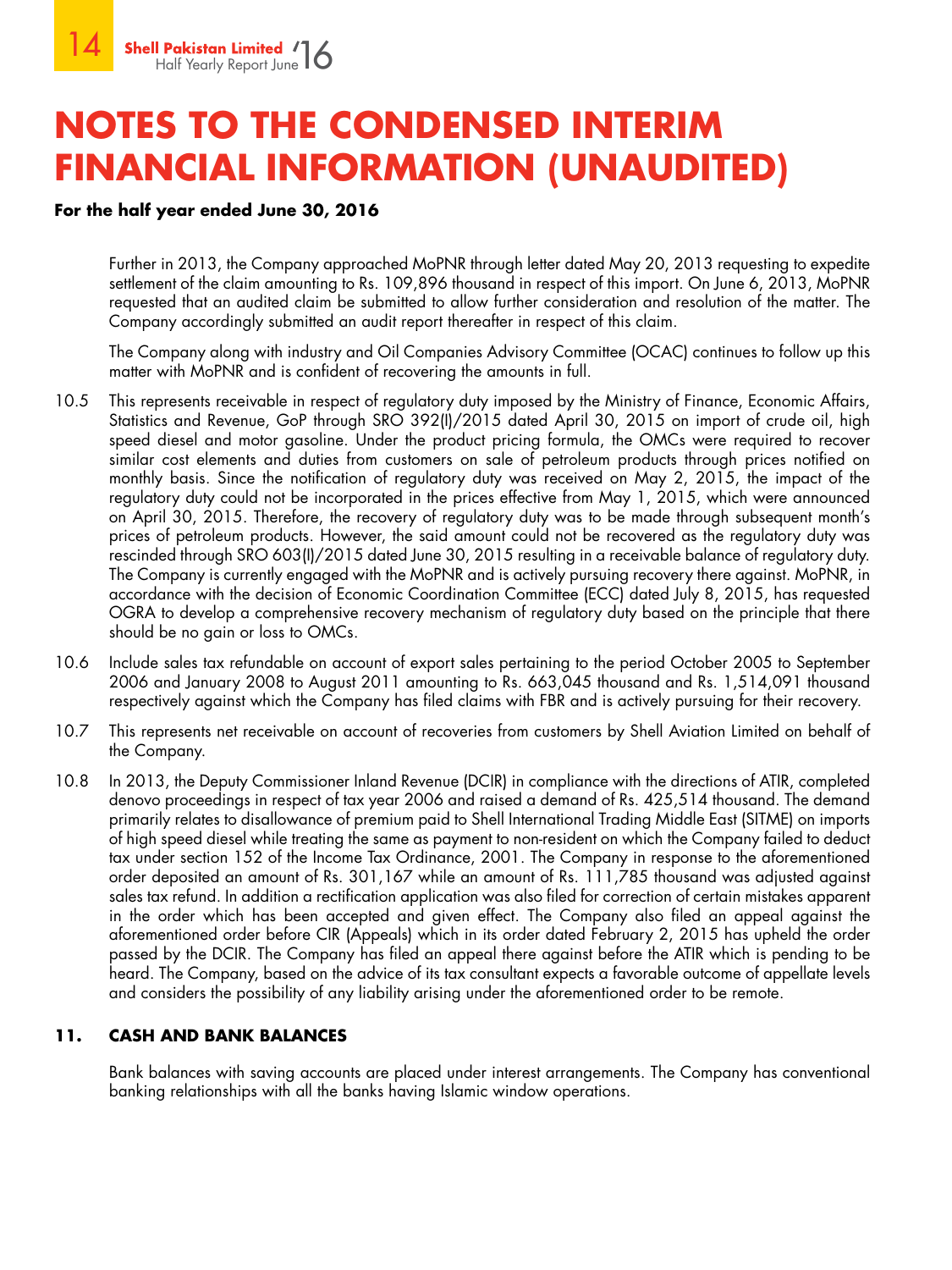### **For the half year ended June 30, 2016**

| 12. | <b>DEFERRED TAXATION - net</b>                          | <b>Note</b> | <b>Unaudited</b><br><b>June 30,</b><br>2016 | <b>Audited</b><br>December 31,<br>2015 |
|-----|---------------------------------------------------------|-------------|---------------------------------------------|----------------------------------------|
|     |                                                         |             |                                             | ·(Rupees '000) --                      |
|     | This comprises of the following:                        |             |                                             |                                        |
|     | Taxable temporary differences arising in respect of:    |             |                                             |                                        |
|     | - accelerated tax depreciation                          |             | 918,602                                     | 880,325                                |
|     | investment in associate                                 |             | 229,211                                     | 194,938                                |
|     |                                                         |             | 1,147,813                                   | 1,075,263                              |
|     | Deductible temporary differences arising in respect of: |             |                                             |                                        |
|     | provisions                                              |             | (643, 025)                                  | (648, 876)                             |
|     | - carry forward tax losses                              | 12.1        |                                             | (78, 782)                              |
|     |                                                         |             | (643,025)                                   | (727,658)                              |
|     |                                                         |             | 504,788                                     | 347,605                                |

12.1 As of the balance sheet date, deferred tax asset amounting to Rs. 4,565,763 thousand (December 31, 2015: Rs. 4,814,898 thousand) has not been recognized as a matter of prudence and on account of uncertainty around recoupability.

|     |                                                | <b>Note</b> | <b>Unaudited</b><br><b>June 30,</b><br>2016 | <b>Audited</b><br>December 31,<br>2015 |
|-----|------------------------------------------------|-------------|---------------------------------------------|----------------------------------------|
| 13. |                                                |             |                                             | -(Rupees '000) ------                  |
|     | <b>TRADE AND OTHER PAYABLES</b>                |             |                                             |                                        |
|     | Creditors                                      | 13.1        | 23,042,510                                  | 21,156,857                             |
|     | <b>Accrued liabilities</b>                     |             | 4,820,177                                   | 5,001,774                              |
|     | Dealers' and customers' security deposits      |             | 511,991                                     | 499,507                                |
|     | Advances received from customers               |             | 1,298,745                                   | 1,763,309                              |
|     | Provision for post-retirement medical benefits |             | 84,197                                      | 84,197                                 |
|     | Workers' welfare fund                          |             | 204,937                                     | 153,229                                |
|     | Workers' profits participation fund            |             | 252,032                                     | 115,958                                |
|     | Unclaimed dividends                            |             | 129,123                                     | 143,147                                |
|     | Other liabilities                              |             | 147,314                                     | 112,740                                |
|     |                                                |             | 30,491,026                                  | 29,030,718                             |

13.1 Includes amounts due to related parties aggregating to Rs. 19,128,633 thousand (December 31, 2015: Rs. 17,138,216 thousand). Particulars of the amounts due are as follows:

|                                                    | <b>Unaudited</b><br><b>June 30,</b><br>2016 | <b>Audited</b><br>December 31,<br>2015<br>--(Rupees '000) ----------- |
|----------------------------------------------------|---------------------------------------------|-----------------------------------------------------------------------|
| Affiliates of Parent company                       | 17,682,499                                  | 16,212,600                                                            |
| Pakistan Refinery Limited<br>Other related parties | 1,305,946<br>140,188                        | 794,609<br>131,007                                                    |
|                                                    | 19,128,633                                  | 17,138,216                                                            |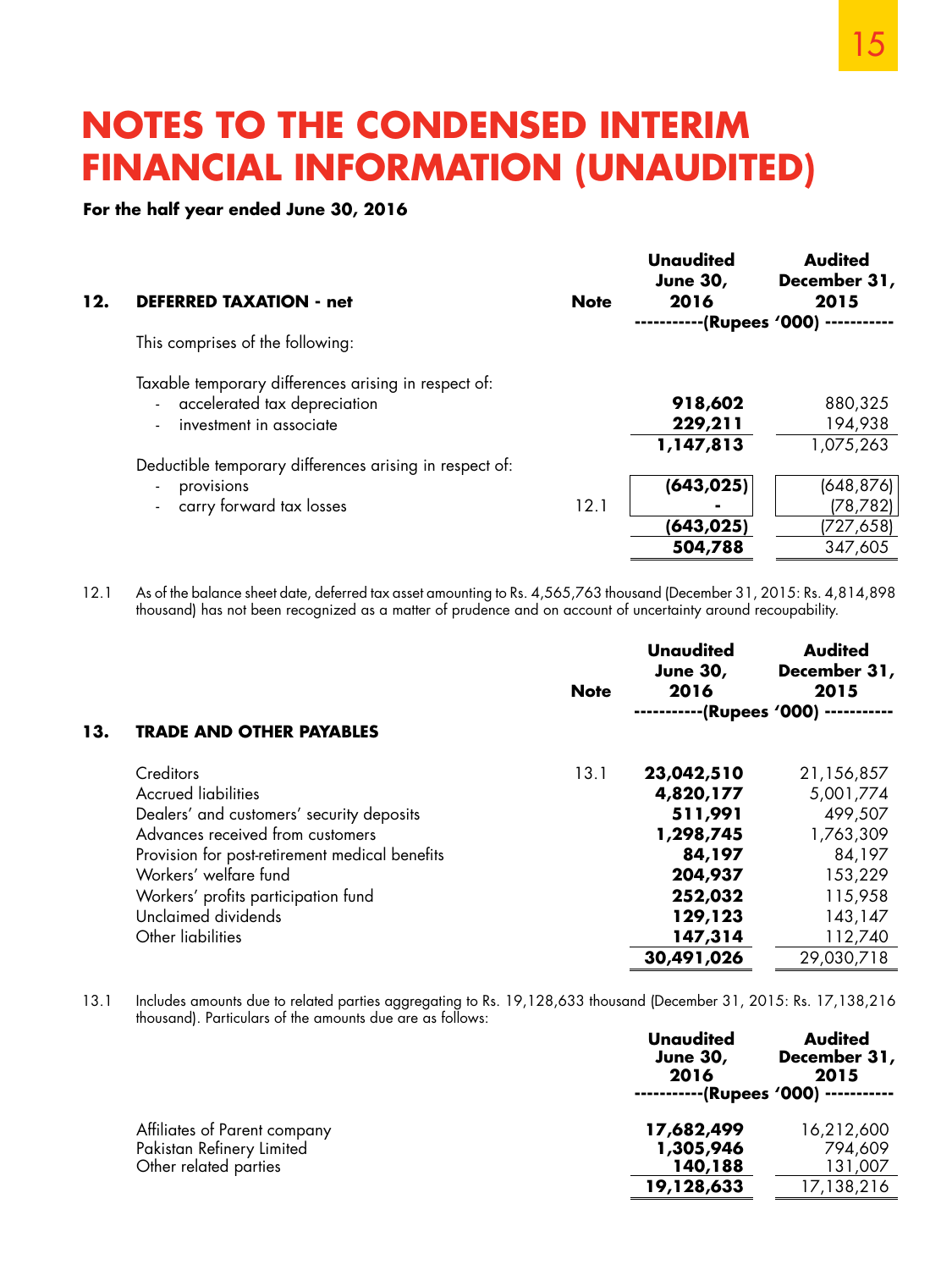**For the half year ended June 30, 2016**

### **14. CONTINGENCIES AND COMMITMENTS**

### 14.1 **Contingencies**

### 14.1.1 **Infrastructure fee**

The Sindh Finance Act, 1994, prescribed the imposition of an infrastructure fee at the rate of 0.5% of the C&F value of all goods entering or leaving the province of Sindh via sea or air. Subsequent to the period end, Sindh Assembly has amended the Sindh Finance Act, 1994 through legislation of Sindh Finance Act, 2013 according to which infrastructure fee will range from 0.90% to 0.95% of total value of goods against various slabs of net weight of goods as assessed by the Customs Authorities plus one paisa per kilometer.

The Company and several others challenged the levy in constitutional petitions before the High Court of Sindh. These petitions were dismissed as, during their pendency, the nature of the levy was changed by the Government of Sindh through an Ordinance. The Company and others therefore filed civil suits in the High Court of Sindh challenging the amended Ordinance. However, these suits were also dismissed in October 2003. All the plaintiffs preferred intra-court appeals against the dismissal. The intra-court appeals were decided by the High Court in September 2008 wherein it was held that the levy is valid and collectable only from December 12, 2006 onwards and not prior to this date. Being aggrieved by the said judgment, both the Company and the Government of Sindh filed separate appeals before the Supreme Court of Pakistan.

In 2011, the Government of Sindh unconditionally withdrew its appeals on the plea that the Sindh Assembly had legislated the Sindh Finance (Amendment) Act, 2009, levying infrastructure fee with retrospective effect from 1994. However, the Supreme Court of Pakistan, in view of the new legislation, directed the Company and others to file fresh petitions to challenge the same before the High Court and set aside the earlier order of the High Court.

The High Court on fresh petitions filed, passed an interim order directing that any bank guarantee / security furnished for consignments cleared upto December 27, 2006 are to be returned and for period thereafter guarantees or securities furnished for consignments cleared are to be encashed to the extent of 50% and the remaining balance is to be retained till the disposal of petitions. For future clearances, the Company is required to clear the goods on paying 50% of the fee amount involved and furnishing a guarantee / security for the balance amount.

Subsequent to the orders of the court, the Company has reviewed its position and without acknowledging it as a debt now estimates the accumulated levy up to June 30, 2016 at Rs. 87,493 thousand (December 31, 2015: Rs. 75,493 thousand). However, the eventual obligation on account of the aggregate fee, if any, cannot be ascertained presently because of uncertainty in relation to the extent of its application to the Company. For these reasons and based on legal advice obtained, no provision has been made in the condensed interim financial information against the levy as the management expects a favourable outcome.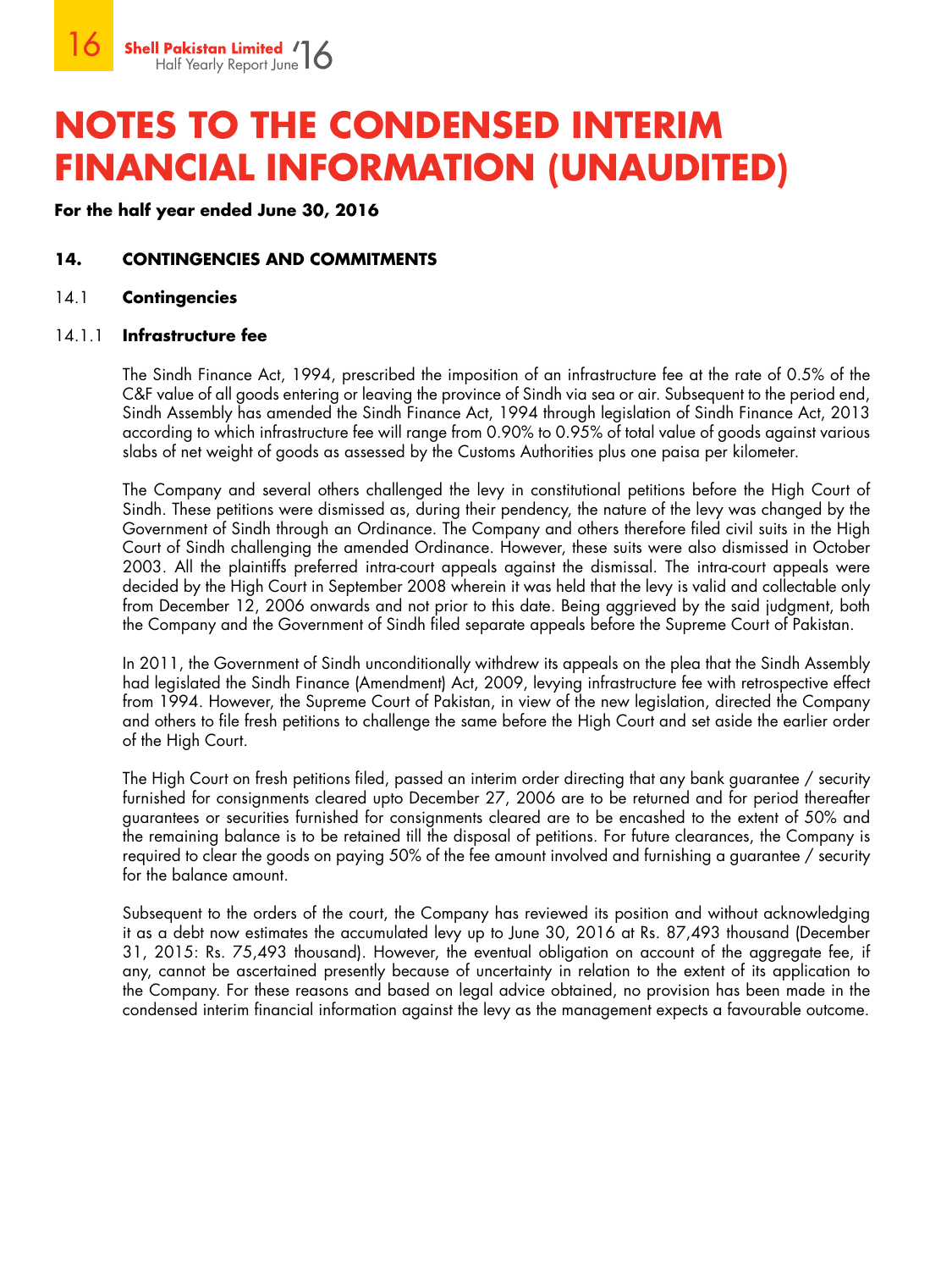### **For the half year ended June 30, 2016**

### **14.1.2 Taxation**

14.1.2.1 In 2011, the Company received a demand from tax authorities in respect of tax year 2008 amounting to Rs. 735,109 thousand. The demand principally arose due to addition made by assessing officer in respect of allocation of common expenses and taxing the reversal of provision for impairment in trade and other receivables. Further, assessing officer had also disallowed the credit for minimum tax amounting to Rs. 482,685 thousand paid in earlier year and set-off against tax liability for the tax year 2008. The Company thereafter filed an application against the order for rectification of certain mistakes apparent from the record. The tax officer rectified the order accepting the Company's contention and reduced the demand to Rs. 527,150 thousand. The Company in response to the demand deposited an amount of Rs. 120,000 thousand and filed an appeal with the Commissioner Inland Revenue (CIR) (Appeals) and thereafter with Appellate Tribunal Inland Revenue (ATIR). The remaining demand has been adjusted by the taxation authorities from sales tax refundable. In 2012, both CIR (Appeals) and ATIR have decided the case against the Company. The Company in response to this order of ATIR has filed an appeal before High Court of Sindh which is pending for hearing.

> In 2013, the High Court of Sindh, in respect of another Company, overturned the interpretation of the Appellate Tribunal on Sec 113 (2) (c) of the Income Tax Ordinance, 2001 and decided that the minimum tax could not be carried forward where there was no tax paid on account of loss for the year or carried forward losses. The Company's management is however of the view, duly supported by the legal advisor that the above order is not correct and would not be maintained by the Supreme Court which the Company intends to approach, if same decision is awarded to the Company in appeal to the High Court of Sindh. Therefore, the Company has continued to consider the adjustment made against the demand and the deposit of Rs. 120,000 thousand as recoverable and the same is included in 'other receivables'.

14.1.2.2 In 2012, the Company received a demand from tax authorities in respect of tax year 2004 amounting to Rs. 161,057 thousand. The demand principally arose due to addition made by assessing officer in respect of allocation of common expenses, disallowance of software cost claimed as revenue expenditure and credit disallowed in respect of income derived from Azad Kashmir. The Company in response to the order deposited an amount of Rs. 29,106 thousand and filed a rectification application and an appeal with CIR (Appeals). The tax officer rectified the order allowing Azad Kashmir tax credit and partial relief on amortisation of software cost reducing the tax demand to Rs. 109,895 thousand after taking into consideration Rs. 29,106 thousand already deposited on this account.

> Thereafter, the Company made a payment of Rs. 100,000 thousand under protest against the rectified order and filed another rectification application and appeal before CIR (Appeals). The tax officer provided further relief in the revised rectified order on account of software cost which resulted in a net tax refund of Rs. 733 thousand after taking into consideration the payments already made in this regard. The revised rectified order still contains certain mistakes for which the Company has filed another rectification application which is still pending.

> In 2013, CIR (Appeals) upheld the basis used by tax officer in respect of allocation of expenses and had directed the tax authorities to work out correct figures, in order to determine the allocation ratio. The CIR (Appeals) in respect of disallowance of software cost had directed tax authorities to give consequential effect to the subsequent years. The Company filed an appeal against the CIR (Appeals) order before the ATIR which through an order dated December 7, 2015 confirmed the decision of the CIR (Appeals) on the issue of allocation of expenses. The Company in response to this order of ATIR has filed an appeal before High Court of Sindh which is pending for hearing.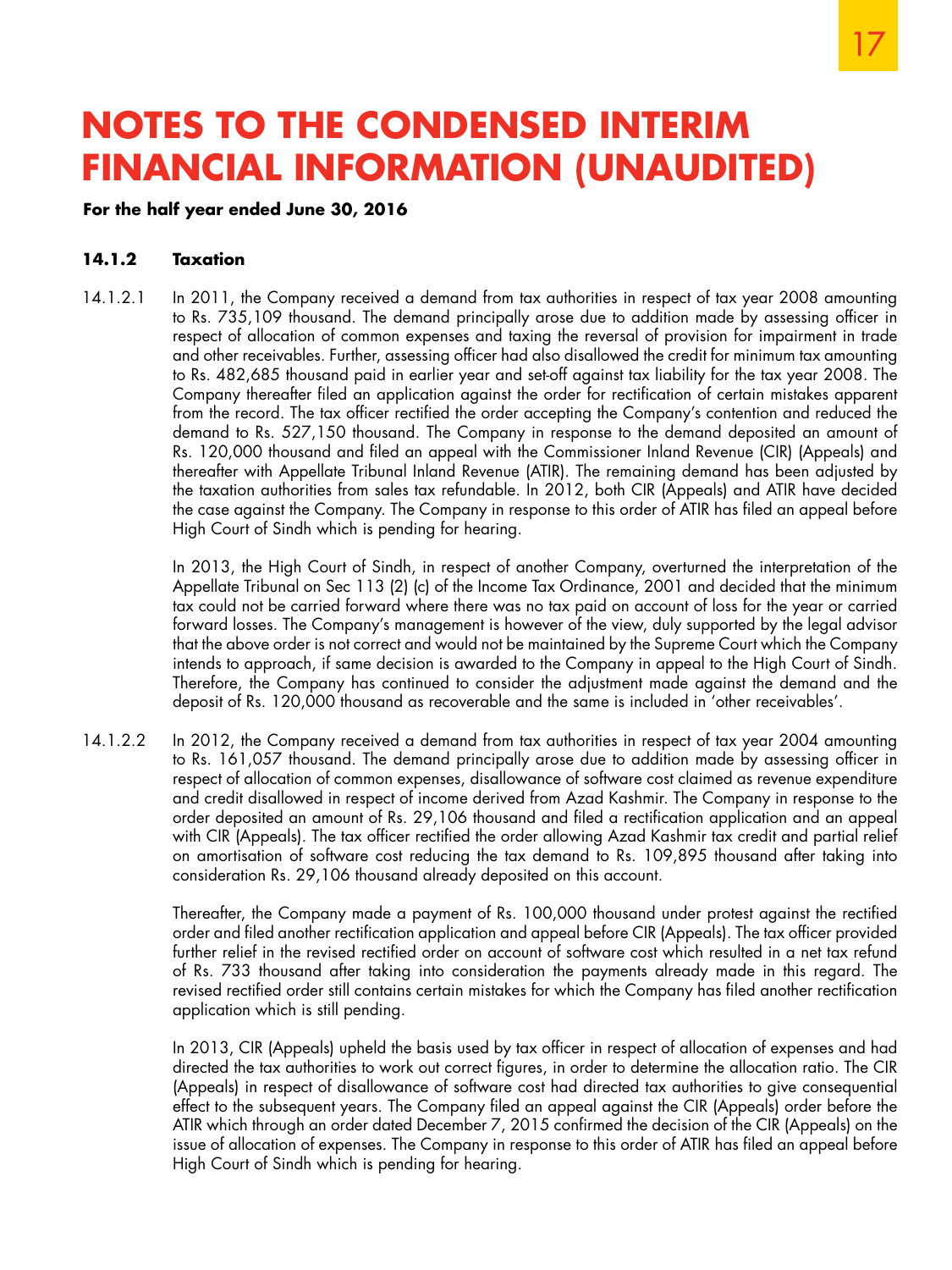### **For the half year ended June 30, 2016**

 The Company, based on the advice of its tax consultant expects a favourable outcome, however, an amount of Rs. 19,068 thousand has been provided representing the best estimate of potential liability arising therefrom. The payment made against the demand to the extent considered recoverable has been included in 'Other receivables'.

- 14.1.2.3 In 2015, the tax authorities after finalising the income tax audit for the tax year 2011 raised a demand of Rs. 1,694,921 thousand. The demand principally arose due to the disallowance of premium paid to SITME on imports, disallowance of technical service fee and other associated company payments for alleged non-withholding of tax and allocation of expenses. Additionally, unutilised tax losses of previous years were not adjusted in computing the tax liability. The Company in response to order filed a rectification application and an appeal with the CIR (Appeals). The tax officer rectified the order allowing the unutilised tax losses for previous years thereby reducing the demand to Rs. 250,144 thousand. The revised rectified order still contains certain mistakes for which the Company filed another rectification application with the authorities which was rejected by the authorities. However, on the Company's appeal, CIR (Appeals) vide appellate order dated September 9, 2015 has decided most of the issues including disallowance of premium paid to SITME and technical service fee in favour of the Company, whereas disallowance of bad debts written off was confirmed. The Company and the department both have filed appeals against CIR (Appeals)'s decision.
- 14.1.2.4 During the period, the tax authorities after finalising the income tax audit for the tax year 2010 raised a demand of Rs. 2,212,170 thousand. The demand principally arose due to the disallowance of premium paid to SITME on imports, disallowance on account of allocation of expenses & disallowance of technical service fee due to non-withholding of tax. Additionally, unutilised tax losses of previous years have not been adjusted in computing the tax liability. The Company in response to order has filed a rectification application and an appeal with the CIR (Appeals).

 The Company based on the merits of the aforementioned matter and as per the advice of its tax consultants expects a favourable outcome on these matters and accordingly no provision in this respect has been made in the condensed interim financial information.

### 14.1.3 **Sales tax and federal excise duty (FED)**

 14.1.3.1 In 2011, the tax authorities after conducting sales tax and FED audit for the period July 2008 to June 2009 and post refund audit for the period September and October 2008 raised sales tax and FED demands amounting to Rs. 1,843,529 thousand including penalty through several orders. In 2012 and 2013, the tax authorities also conducted sales tax and FED audit for period July 2009 to December 2009 and January 2011 and December 2011 and raised additional sales tax and FED demands amounting to Rs. 1,093,370 thousand and Rs. 2,902,486 thousand including penalty, respectively.

> These demands primarily arose on account of (i) disallowing input tax against zero rated supplies; (ii) levying FED on license fee, group service fee and trademarks and manifestation fee; (iii) levying sales tax on difference in output sales tax as per return and financial statements; (iv) sales tax on lubricants paid on the value of supply instead of retail price as mentioned on packs; and (v) unlawful adjustment of input sales tax.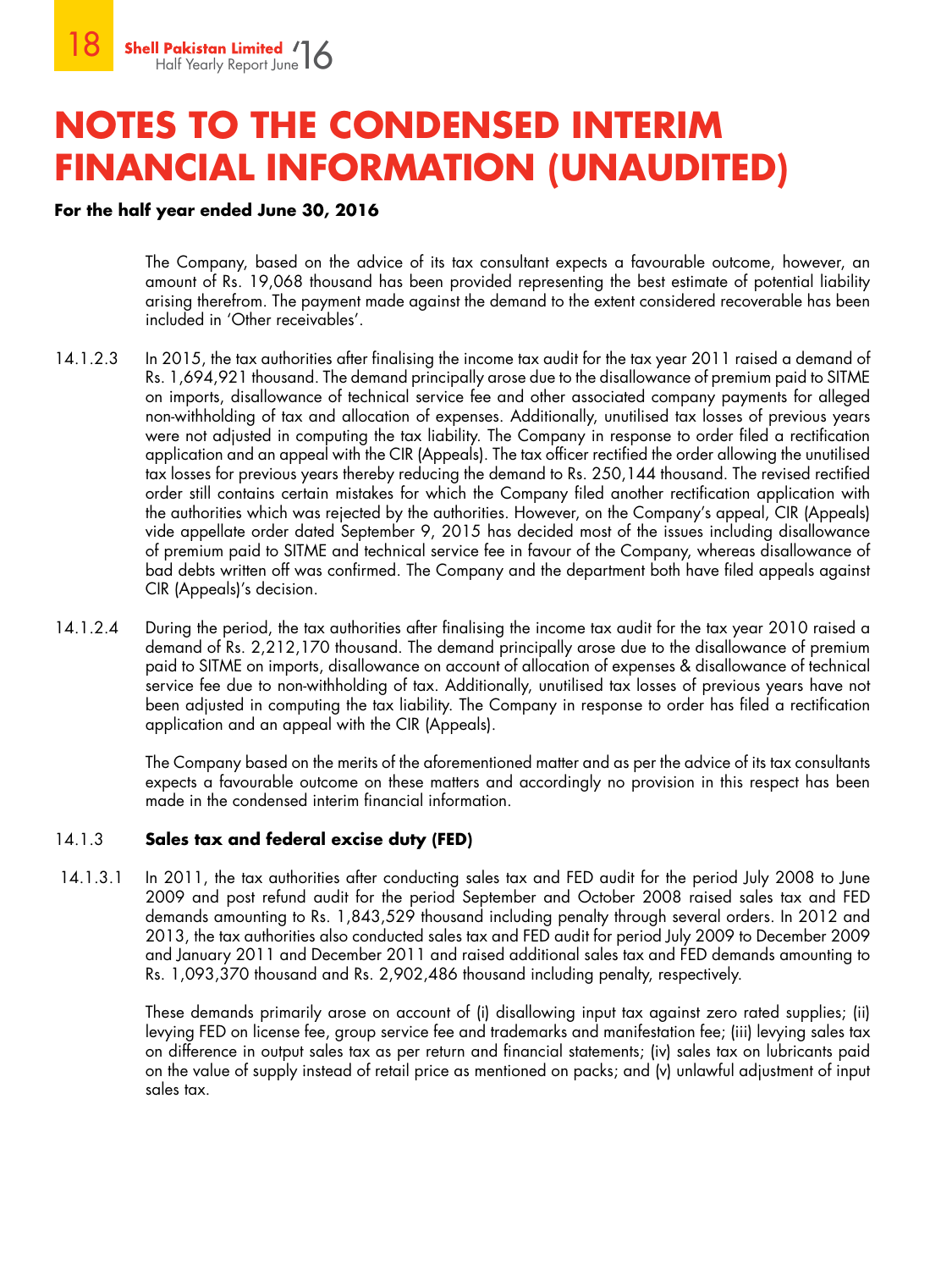### **For the half year ended June 30, 2016**

In 2012, the tax authorities adjusted sales tax demand of Rs. 173,799 thousand pertaining to September 2008 against sales tax refundable. The Company in response to the aforementioned orders filed appeals and sought stay against the demands with the CIR (Appeals), ATIR and High Court of Sindh. The appeals for September and October 2008 were decided in favour of the Company by the ATIR whereas appeals for July 2008 to June 2009 and July 2009 to December 2009 were decided on most of the grounds in favour of the Company by CIR (Appeals) except for issue of FED on dealers joining fee and income from Company Owned Company Operated (COCO) sites. Appeal on such issue was filed by the Company with the ATIR which remanded back the matter to the tax authorities for fresh adjudication. During last year, the ATIR also decided the appeal filed by the tax authorities for the period July 2009 to December 2009 wherein all issues involved in the appeal were once again remanded back to the authorities for fresh examination.

The CIR (Appeals) whilst deciding sales tax appeal for the period January 2011 to December 2011 set-aside all matters involved in appeal and directed the tax authorities to re-examine the same in line with his directives. The Company filed an appeal on the matter before the ATIR, which in its order, has maintained the stance taken by CIR (Appeals). The Company in response to the order of ATIR, filed a reference application with the High Court of Sindh, which through an ad-interim order restrained tax authorities from passing an order.

In 2014, the tax authorities issued a notice proposing to levy sales tax on the value of supply of jet fuel to various airlines during the period July 2012 to June 2013 thereby proposing to raise tax demand of Rs. 2,558,997 thousand. The Company filed an application with the High Court of Sindh, which passed an ad-interim order restraining the tax authorities from passing an order.

In 2015, the tax authorities whilst finalising sales tax audit for the period January 2012 to December 2012 issued a show cause notice inter alia proposing to levy sales tax on the value of supply of jet fuel during the period January 2012 to June 2012, thereby proposing to raise a demand of Rs. 1,046,760 thousand. Further, FED amounting to Rs. 186,201 thousand in respect of trade mark and manifestation fee and group fee is also being demanded. The Company filed an application with the High Court of Sindh, which passed an order restraining the tax authorities from passing an order.

The Company based on the merits of the aforementioned matters and as per the advice of its tax consultant and legal advisor, expects a favourable outcome on these matters and accordingly no provision has been made in this respect in the condensed interim financial information.

14.1.3.2 In 2012, the Company received an order from Model Customs Collectorate, Hyderabad raising sales tax demand of Rs. 46,838 thousand, on imported goods, without specifying the basis of computation by levying further sales tax @ 2% representing minimum value addition under Sub-section 5 of Section 3 read with Section 7A of the Sales Tax Act, 1990 and Chapter X of the Sales Tax Special Procedure Rules, 2007. Further, the Company has also received show cause notices from other Model Customs Collectorates with a potential demand of Rs. 4,775,814 thousand, the basis of computation of which has not been specified. The Company is of the view that the sales tax on minimum value addition is not applicable as OMCs are manufacturers of lubricants and other products and the prices of POL products imported by them for sale in the country are administered under a special pricing arrangement agreed with the GoP.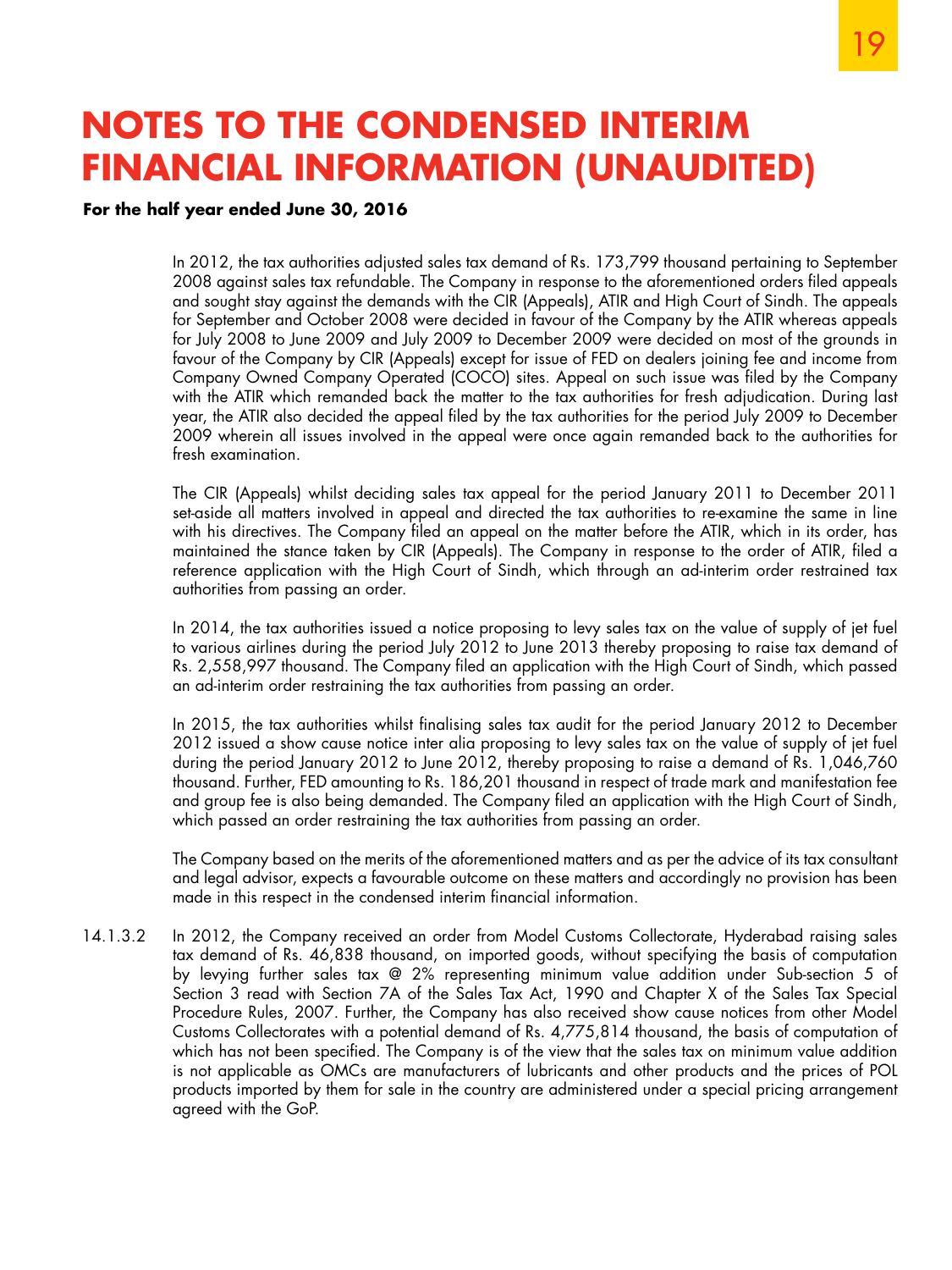### **For the half year ended June 30, 2016**

The FBR has issued directives restricting collectorates from any recovery actions and has also issued a notification dated February 10, 2012 confirming that value addition sales tax was not to be charged on POL products whose prices are regulated under special pricing arrangement by the GoP or regulatory authority working under the GoP. Further, Model Customs Adjudication quashed the show cause notices of Faisalabad, Lahore and Multan Collectorates based on the notification. The Company is also of the view that OMCs cannot be required to pay the tax on unregulated products / exports retrospectively since clarification of FBR was available at that time and is confident that revised notification in this respect will be issued by FBR if required. Further, in the event the Company is required to make a payment in this respect, it is Company's contention that it will be able to claim the amount paid as input tax except for default surcharge, which cannot be computed at this stage. Accordingly, no provision has been made in this respect in the condensed interim financial information.

### **14.1.4 Others**

The amount of other claims against the Company not acknowledged as debt as at June 30, 2016 aggregate to approximately Rs. 2,907,479 thousand (December 31, 2015: Rs. 3,152,249 thousand). This includes claims by refineries, amounting to Rs. 1,094,329 thousand (December 31, 2015: Rs. 1,094,149 thousand) in respect of delayed payment charges. The Company does not acknowledge the claim for late payment charges as the delayed payment to refineries arose due to the liquidity crisis faced by oil marketing companies over the past few years caused by non-settlement of price differential claims by the Government of Pakistan.

### 14.2 **Commitments**

- 14.2.1 Capital expenditure contracted for but not incurred as at June 30, 2016 amounted to approximately Rs. 210,677 thousand (December 31, 2015: Rs. 242,599 thousand).
- 14.2.2 Commitments for rentals of assets under operating lease agreements as at June 30, 2016 amounted to Rs. 2,790,648 thousand (December 31, 2015: Rs. 2,562,699 thousand) payable as follows:

|                                                   | <b>Unaudited</b><br>Half year ended       |                         |  |
|---------------------------------------------------|-------------------------------------------|-------------------------|--|
|                                                   |                                           |                         |  |
|                                                   | <b>June 30,</b><br>2016<br>-(Rupees '000) | <b>June 30,</b><br>2015 |  |
| Not later than one year                           | 182,669                                   | 170,322                 |  |
| Later than one year but not later than five years | 724,797                                   | 644,171                 |  |
| Later than five years                             | 1,883,151                                 | 1,748,206               |  |
|                                                   | 2,790,617                                 | 2,562,699               |  |

#### **15. OTHER EXPENSES**

Includes exchange loss - net amounting to Nil (June 30, 2015: 229,282 thousand) arising on revaluation of foreign currency financial assets and liabilities and on transactions in foreign currencies.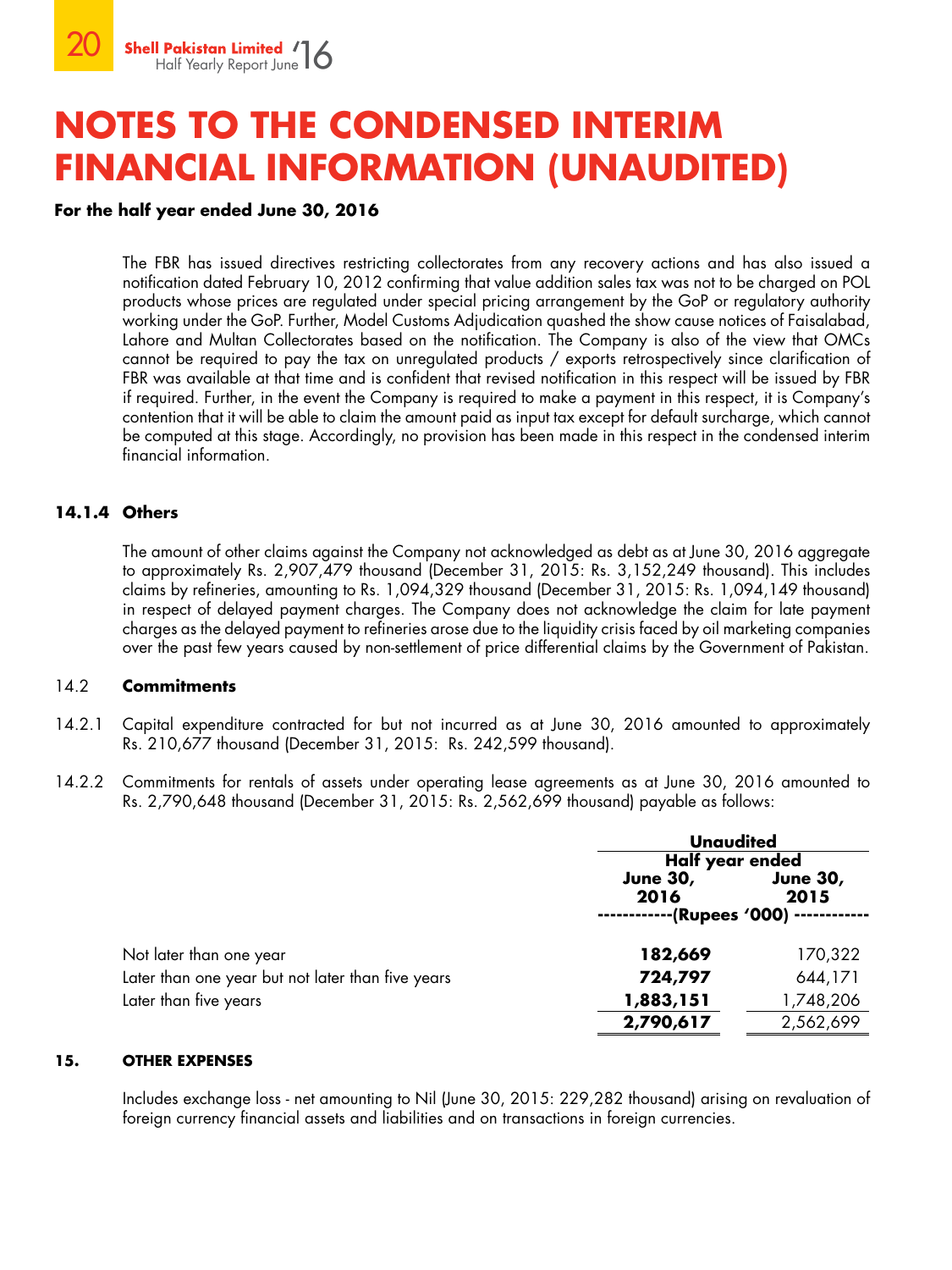**For the half year ended June 30, 2016**

|             | Unaudited                                                                                  |                                                                                |  |  |
|-------------|--------------------------------------------------------------------------------------------|--------------------------------------------------------------------------------|--|--|
| <b>Note</b> | Half year ended<br><b>June 30,</b><br>2016                                                 | <b>June 30,</b><br>2015                                                        |  |  |
|             |                                                                                            |                                                                                |  |  |
|             |                                                                                            |                                                                                |  |  |
| 16.1        | 107,737                                                                                    | 33,723                                                                         |  |  |
|             |                                                                                            |                                                                                |  |  |
| 16.2        | 5,420<br>8,047<br>61,273<br>2,466<br>32,819<br>148,103<br>36,132<br>17,175<br>3,515<br>261 | 33,503<br>28,246<br>141<br>17,416<br>7,006<br>5,174<br>248<br>3,509<br>128,966 |  |  |
|             |                                                                                            | -(Rupees '000) -<br>422,948                                                    |  |  |

- 16.1 Includes interest on savings accounts amounting to Rs. 41,000 thousand (June 30, 2015: Rs.19,930 thousand).
- 16.2 Represents exchange gain net arising on revaluation of foreign currency financial assets and liabilities and on transactions in foreign currencies.

|     |                    |             | <b>Unaudited</b>        |                   |                         |                 |
|-----|--------------------|-------------|-------------------------|-------------------|-------------------------|-----------------|
|     |                    |             | <b>Half Year ended</b>  |                   | <b>Quarter ended</b>    |                 |
|     |                    |             | <b>June 30,</b><br>2016 | June 30<br>2015   | <b>June 30,</b><br>2016 | June 30<br>2015 |
| 17. | <b>TAXATION</b>    | <b>Note</b> |                         | ·(Rupees '000) -- |                         |                 |
|     | Current            |             |                         |                   |                         |                 |
|     | - for the period   | 17.1        | 366,787                 | 444,528           | 224,878                 | 240,632         |
|     | - for prior period |             | 71,073                  |                   | 71,073                  |                 |
|     |                    |             | 437,860                 | 444,528           | 295,951                 | 240,632         |
|     | Deferred           |             | 157,183                 | 367,085           | 159,630                 | 678,337         |
|     |                    |             | 595,043                 | 811,613           | 455,581                 | 918,969         |
|     |                    |             |                         |                   |                         |                 |

- 17.1 The current tax charge for the period includes the higher of Corporate Tax, Alternative Corporate Tax and Minimum Tax amounting to Rs. 345,516 thousand (June 30, 2015: Rs. 422,070 thousand) and tax on account of income subject to final tax regime (FTR) amounting to Rs. 21,271 thousand (June 30, 2015: Rs. 22,458 thousand).
- 17.2 The income tax return for the tax year 2015 (financial year ended 31 December 2014) has been filed.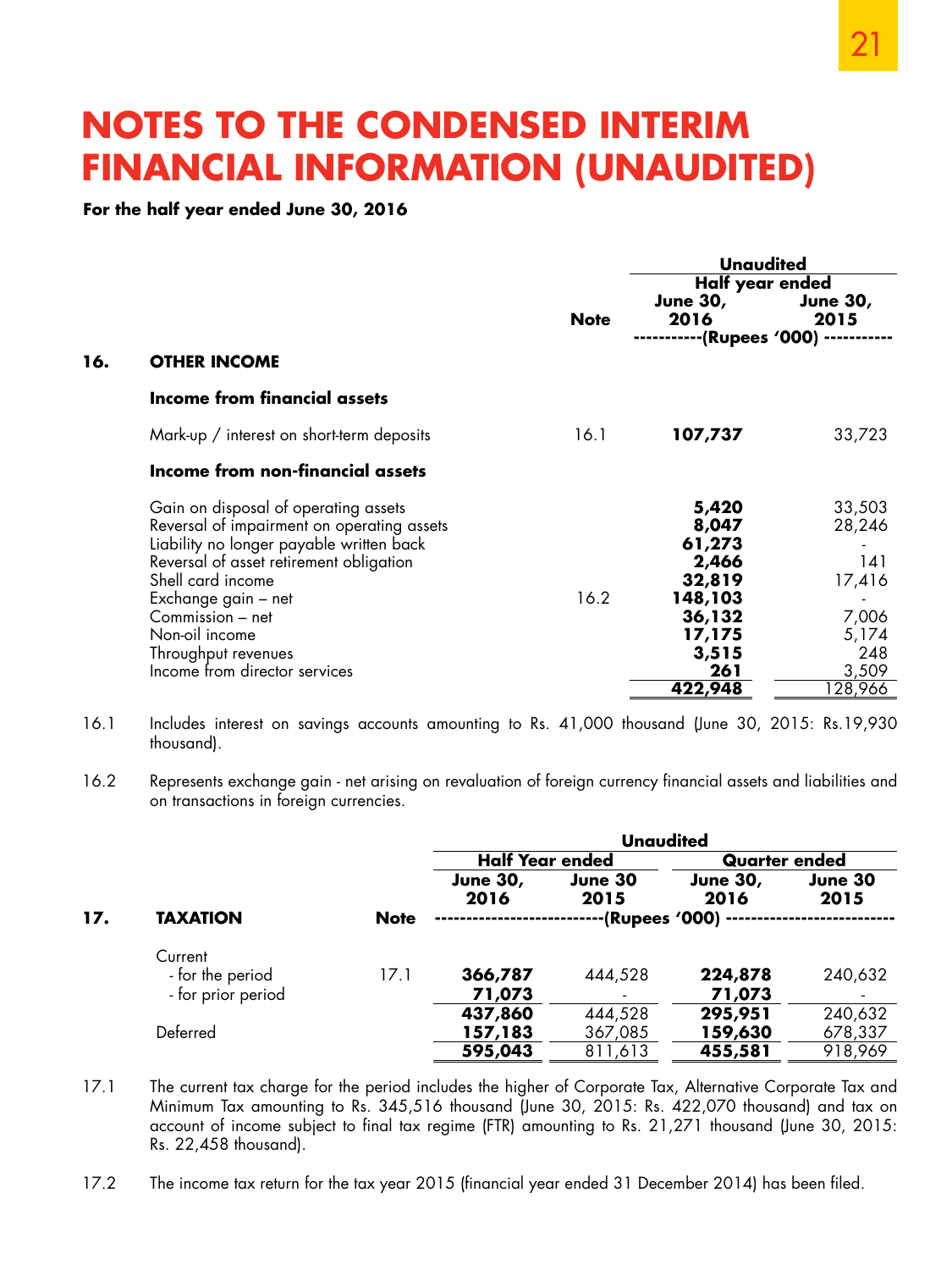**For the half year ended June 30, 2016**

|      |                                                                                                                                                                                                          |             | <b>Unaudited</b><br>Half year ended               |                                                |  |
|------|----------------------------------------------------------------------------------------------------------------------------------------------------------------------------------------------------------|-------------|---------------------------------------------------|------------------------------------------------|--|
|      |                                                                                                                                                                                                          | <b>Note</b> | <b>June 30,</b><br>2016                           | <b>June 30,</b><br>2015                        |  |
| 18.  | <b>CASH GENERATED FROM OPERATIONS</b>                                                                                                                                                                    |             | --------(Rupees '000)                             |                                                |  |
|      |                                                                                                                                                                                                          |             |                                                   |                                                |  |
|      | Profit before taxation                                                                                                                                                                                   |             | 2,807,876                                         | 1,345,689                                      |  |
|      | Adjustment for non-cash charges and other items:<br>Depreciation and amortization<br>Accretion expense in respect of asset                                                                               |             | 382,670                                           | 509,906                                        |  |
|      | retirement obligation<br>Reversal of liability in respect of asset                                                                                                                                       |             | 2,313                                             | 2,924                                          |  |
|      | retirement obligation<br>Provision for impairment of stock-in-trade<br>Provision for impairment of trade debts<br>Reversal of impairment of operating assets<br>Liability no longer payable written back |             | (2,466)<br>1,683<br>3,902<br>(8,047)<br>(61, 273) | 31,653<br>126,248<br>(28, 246)                 |  |
|      | Write off of operating assets<br>Gain on disposal of operating assets<br>Share of profit of associate<br>Mark-up / interest on short-term deposits                                                       |             | 11,185<br>(5, 420)<br>(274, 178)<br>(107, 737)    | 56,187<br>(33, 503)<br>(266, 889)<br>(33, 723) |  |
|      | Mark-up / interest on short-term running finance<br>Working capital changes                                                                                                                              | 18.1        | 3,251<br>135,676<br>2,889,435                     | 43,323<br>1,893,709<br>3,647,278               |  |
| 18.1 | <b>Working capital changes</b>                                                                                                                                                                           |             |                                                   |                                                |  |
|      | Decrease / (increase) in current assets                                                                                                                                                                  |             |                                                   |                                                |  |
|      | Stock-in-trade<br>Trade debts                                                                                                                                                                            |             | 751,145<br>(402, 030)                             | (1,636,212)<br>(1,860,958)                     |  |
|      | Loans and advances<br>Short-term prepayments                                                                                                                                                             |             | (97,091)<br>343,238                               | (19, 169)<br>7,834                             |  |
|      | Other receivables                                                                                                                                                                                        |             | (1,962,191)                                       | (1, 173, 540)                                  |  |
|      | Increase in current liabilities                                                                                                                                                                          |             | (1, 366, 929)                                     | (4,682,045)                                    |  |
|      | Trade and other payables                                                                                                                                                                                 |             | 1,502,605                                         | 6,575,754                                      |  |
|      |                                                                                                                                                                                                          |             | 135,676                                           | 1,893,709                                      |  |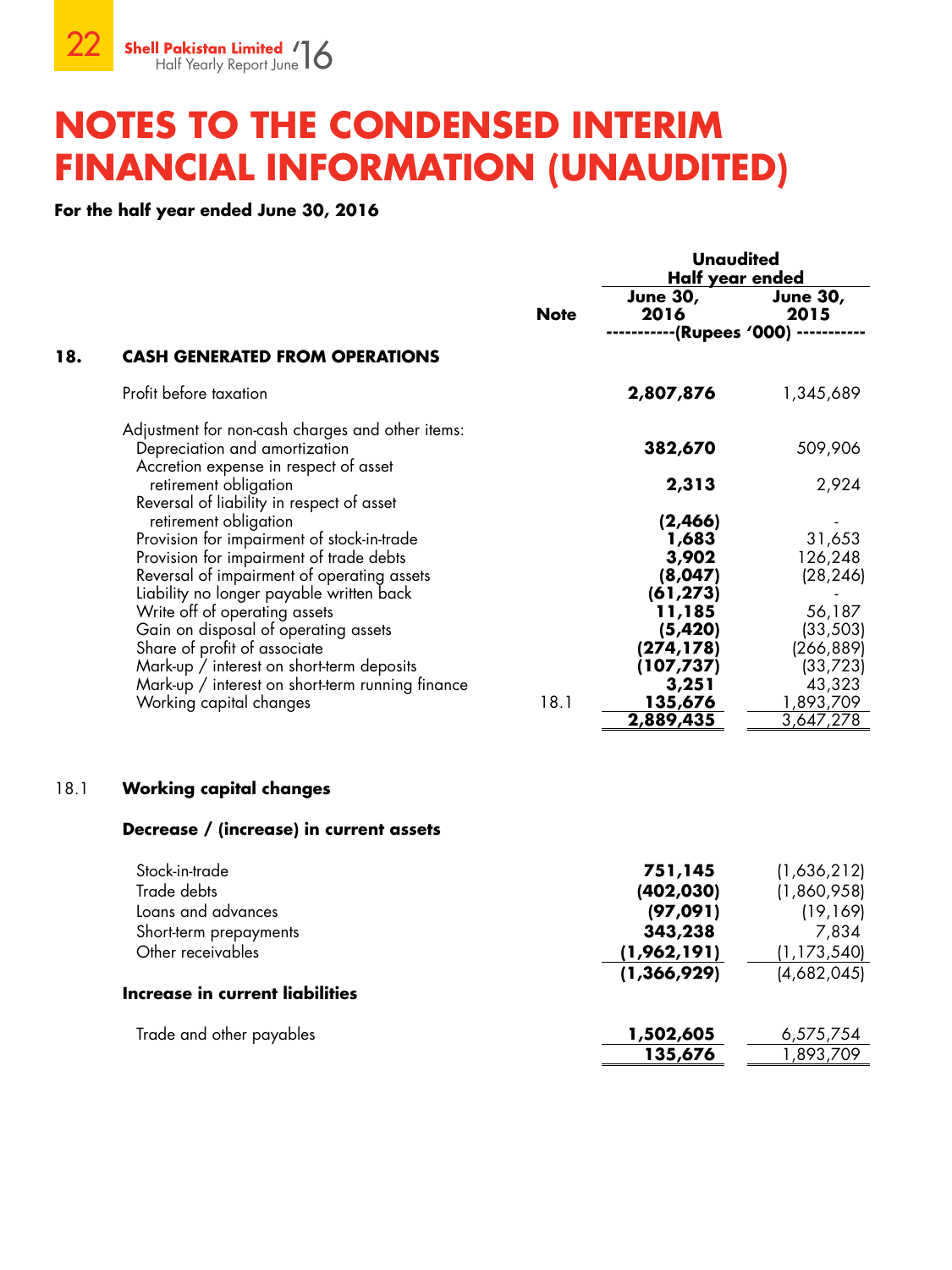### **For the half year ended June 30, 2016**

### **19. RELATED PARTY TRANSACTIONS**

The related parties of the Company comprise parent, ultimate parent, other related parties, employee retirement benefit plans, directors and key management personnel. Transactions with related parties essentially entail sale and purchase of goods and services and expenses charged between these parties. Transactions with related parties are as follows:

|                                                             |                                                                                             |                 | <b>Unaudited</b>                                       |                           |  |
|-------------------------------------------------------------|---------------------------------------------------------------------------------------------|-----------------|--------------------------------------------------------|---------------------------|--|
|                                                             |                                                                                             | Half year ended |                                                        |                           |  |
| <b>Nature of relationship</b>                               | <b>Nature of transactions</b>                                                               | <b>Note</b>     | <b>June 30,</b><br>2016<br>------ (Rupees '000) ------ | <b>June 30,</b><br>2015   |  |
|                                                             |                                                                                             |                 |                                                        |                           |  |
| <b>Holding Company</b>                                      | <b>Dividend Paid</b>                                                                        |                 | 814,437                                                | 651,550                   |  |
| <b>Associate</b><br>Pak-Arab Pipeline<br>Company Limited    | Pipeline charges<br>Others                                                                  |                 | 335,284<br>6,566                                       | 333,049<br>7,332          |  |
| Staff retirement benefit /                                  |                                                                                             |                 |                                                        |                           |  |
| contribution funds<br>Pension funds<br>Defined contribution | Contribution                                                                                |                 | 14,391                                                 | 15,290                    |  |
| Pension funds<br>Gratuity funds<br>Provident funds          | Contribution<br>Contribution<br>Contribution                                                |                 | 55,929<br>3,595<br>30,744                              | 50,995<br>3,820<br>27,499 |  |
| <b>Key management</b><br>personnel                          | Salaries and other short term<br>employee benefits<br>Post-employment benefits              | 19.1            | 38,084<br>3,173                                        | 36,853<br>2,865           |  |
| <b>Directors</b>                                            | Fee for attending meetings                                                                  |                 | 1,900                                                  | 1,400                     |  |
| <b>Other related parties</b>                                | Purchases<br>Sales<br>Collection for sales made in<br>Pakistan to customers of the          |                 | 54,832,030<br>988,189                                  | 61,103,123<br>2,965,531   |  |
|                                                             | parent and its associates<br>Technical service fee charged<br>Trademarks and manifestations | 19.2            | 1,554,883<br>645,000                                   | 2,196,918<br>765,882      |  |
|                                                             | license fee charged<br>Computer expenses charged<br>(Global Infrastructure                  | 19.3            | 136,962                                                | 153,596                   |  |
|                                                             | Desktop charges)<br>Expenses recovered from                                                 | 19.3            | 80,299                                                 | 46,026                    |  |
|                                                             | related parties<br>Other expenses charged by                                                | 19.4            | 67,587                                                 | 105,525                   |  |
|                                                             | related parties                                                                             | 19.4            | 453,287                                                | 303,412                   |  |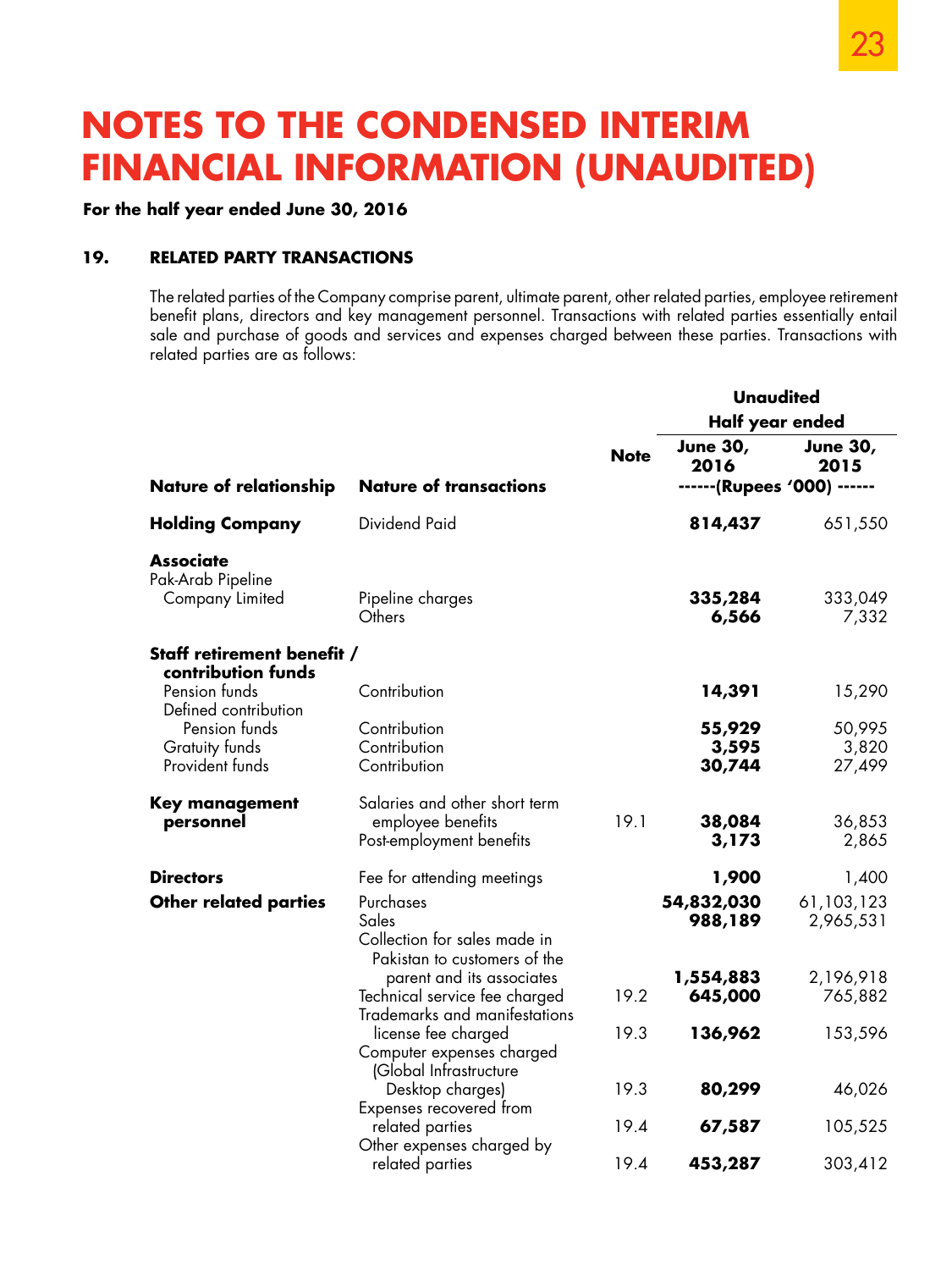### **For the half year ended June 30, 2016**

- 19.1 Key management personnel are those persons having authority and responsibility for planning, directing and controlling the activities of the Company directly or indirectly. The Company considers its Chief Executive and Executive Directors to be key management personnel.
- 19.2 Technical services include advice and assistance to the Company in its operations. The fee for these services has been determined on the basis of agreements between the Company and a related Shell Group company based on an agreed methodology.
- 19.3 Trademarks and manifestations license fee and Global Infrastructure Desktop charges are based on the agreements entered into by the Company with Shell Group companies.
- 19.4 Expenses recovered from / charged by related parties are based on actuals.

### **20. OPERATING SEGMENTS**

This condensed interim financial information has been prepared on the basis of a single reportable segment.

All the sales of the Company relate to petroleum products.

Total sales of the Company relating to customers in Pakistan were 99.3% during the half year ended June 30, 2016 (June 30, 2015: 99.8%).

All non-current assets of the Company as at June 30, 2016 and 2015 are located in Pakistan.

Sales to twenty major customers of the Company are around 21% during the half year ended June 30, 2016 (June 30, 2015: 21%).

### **21. CORRESPONDING FIGURES**

- 21.1 In order to comply with the requirements of International Accounting Standard 34 'Interim Financial Reporting', corresponding figures in the condensed interim balance sheet comprise of balances as per the audited annual financial statements of the Company for the year ended December 31, 2015 and the corresponding figures in the condensed interim statement of comprehensive income, condensed interim statement of changes in equity and condensed interim statement of cash flows comprise of balances of comparable period as per the condensed interim financial information of the Company for the half year ended June 30, 2015.
- 21.2 Corresponding figures have been rearranged and reclassified, wherever necessary, for the purpose of better presentation, the effects of which are not material.

### **22. DATE OF AUTHORISATION**

This condensed interim financial information was authorized for issue on August 19, 2016 by the Board of Directors of the Company.